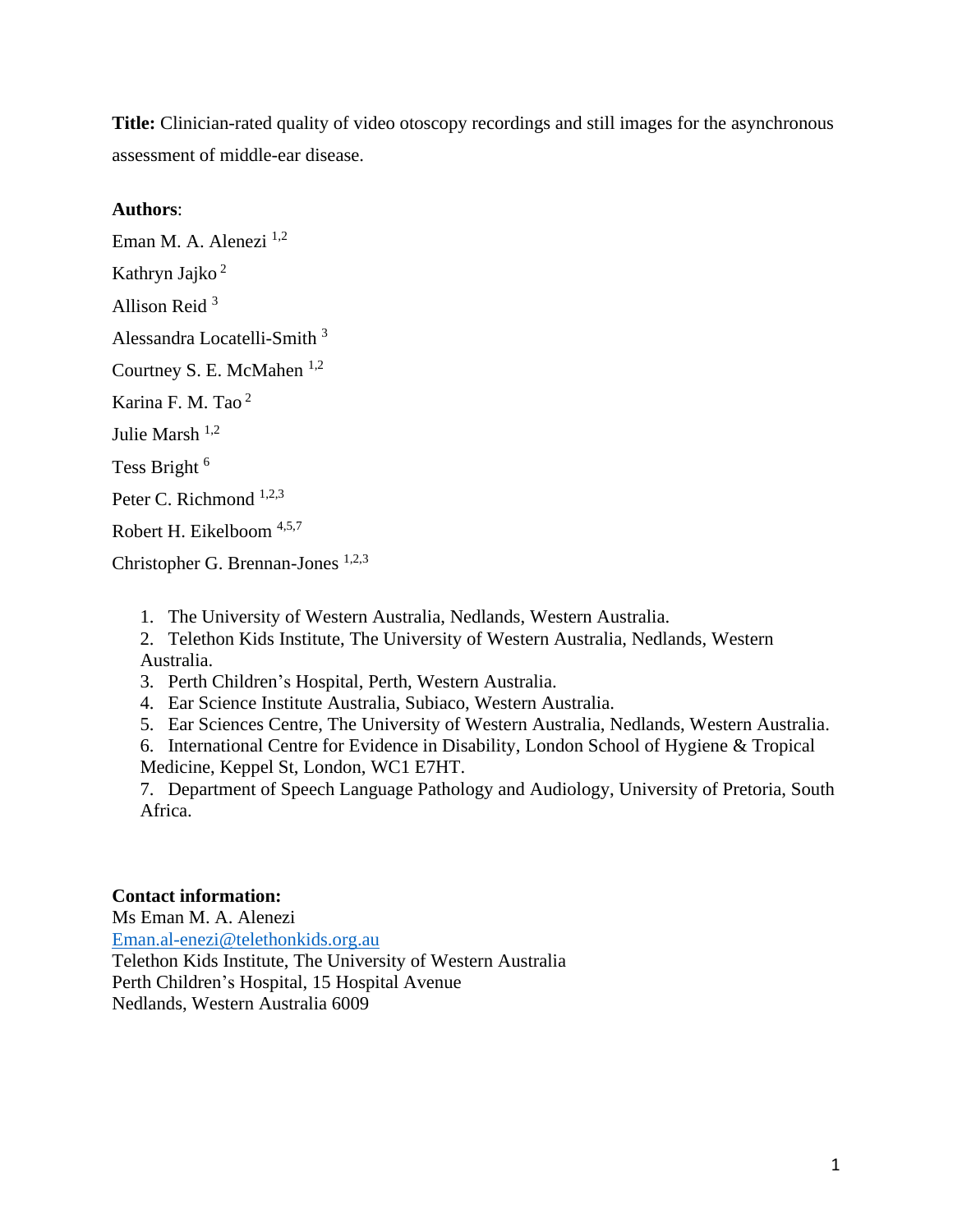### **Abstract**

**Background:** Video otoscopy plays an important role in improving access to ear health services via means of telemedicine. This study investigated the clinician-rated quality of video otoscopy recordings and still images, and compared their suitability to make an asynchronous diagnosis of middle-ear diseases.

**Methods:** Two hundred and eighty video otoscopy image-recording pairs were collected from 150 children (aged six months to 15 years) by an Ear, Nose, and Throat (ENT) specialist, audiologists and trained research assistants and independently rated by an audiologist and an ENT surgeon. On a 5-point scale, clinicians rated the cerumen amount (from Minimal to Severe), field of view (from 0% to 100%), quality, focus, light (from Excellent to Very poor) and gave an overall rating (similarly, from Excellent to Very poor) for both still images and recordings. Clinicians were also asked about the suitability of the two procedures to make accurate diagnosis of middle-ear disease.

**Results:** The percentage of the video otoscopy recordings rated as 'good' or 'excellent' was greater than that of the still images ratings across all domains. The mean difference between the two otoscopic procedures ratings was significant across almost all domains ( $p < 0.05$ ), except for the 'cerumen amount' domain. The suitability to make a diagnosis significantly improved when using recordings, compared to still images, for both the audiologist ( $p = 0.004$ ) and the ENT surgeon ( $p = 0.005$ ). Younger age was found to have a significant, negative impact on the quality of ratings across all domains ( $p < 0.03$ ). The role of the tester conducting video otoscopy did not have a significant impact on the quality ratings.

**Conclusion:** Video otoscopy recordings were found to provide clearer views of the tympanic membrane and increase the ability to make diagnoses, compared to still images, for both audiologists and ENT surgeons. Research assistants with limited practice were able to obtain video otoscopy images and recordings that were comparable to the ones obtained by audiologists and an ENT specialist.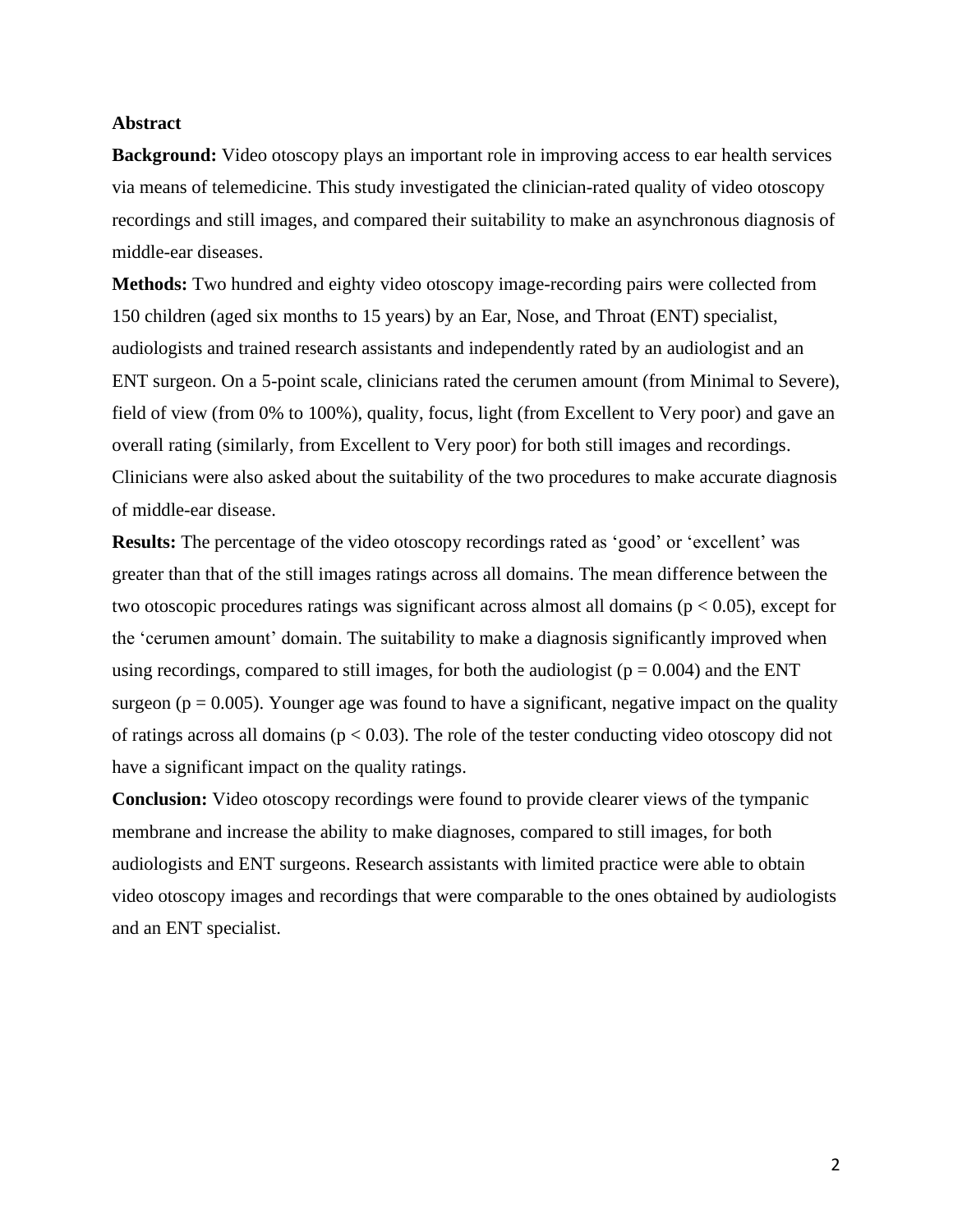#### **Introduction**

Video otoscopy is a procedure that involves the use of an otoscope with an built-in video camera to obtain a view of the ear canal and tympanic membrane (TM). It plays an important role in improving access to ear health services via telemedicine<sup>1-3</sup> by allowing images of the ear canal and TM to be sent over distances to be assessed by a clinician located elsewhere.<sup>4</sup> It can therefore help save time and cost of travelling for both patients and specialists.<sup>3</sup> Video otoscopy is also a feasible and clinically appropriate procedure that can be performed by both physicians and non-physicians.<sup>5, 6</sup> Evidence suggests that health care facilitators with limited training are able to obtain video otoscopy images<sup>7</sup> and recordings of sufficient quality to enable asynchronous diagnosis of ear disease.<sup>7, 8</sup> Therefore, video otoscopy can help in the process of improving access to early identification of and intervention for ear disease.<sup>7, 9</sup> In rural and remote settings, the quality of the still images obtained using video otoscopy obtained by clinicians or non-clinicians has been found to be rated as good or better  $\frac{1}{1}$  or at least adequate or acceptable, in the majority of the cases.<sup>2, 3</sup> Similar findings were also found with video otoscopy recordings assessed asynchronously.<sup>8, 10</sup>

The quality of the video otoscopy images is important, as this is key to being able to make an accurate diagnosis and develop an appropriate treatment plan.<sup>6</sup> The issue of reduced recording quality has been reported as one of the main reasons behind inability to asynchronously diagnose the ear health status of children in telehealth services. 8 It has also been known to have caused some discrepancy between onsite conventional otoscopy examination findings and asynchronous findings<sup>1</sup>, and can affect the diagnostic confidence.<sup>3</sup> If clinicians are unable to accurately or confidently diagnose children with ear health concerns using otoscopy, this can lead to delays in treatment and may increase the need for additional visits and interventions that are in some cases unnecessary.

Both video otoscopy still images and recordings have been found to be useful for remote assessments. However, reduced perception of depth<sup>2, 3</sup> and difficulties in identifying retracted TM<sup>3</sup> are amongst some of the limitations of still images. On the other hand, video recordings have been found to enable enhanced perception of depth by viewing the TM from different angles<sup>2, 7</sup> and identify retracted and perforated TM by observing changes in the reflection of the otoscopy light on the TM. <sup>5</sup> Video recordings may also have an added advantage of being able to be replayed and paused<sup>8</sup>, allowing for thorough examinations. Enhanced composite images using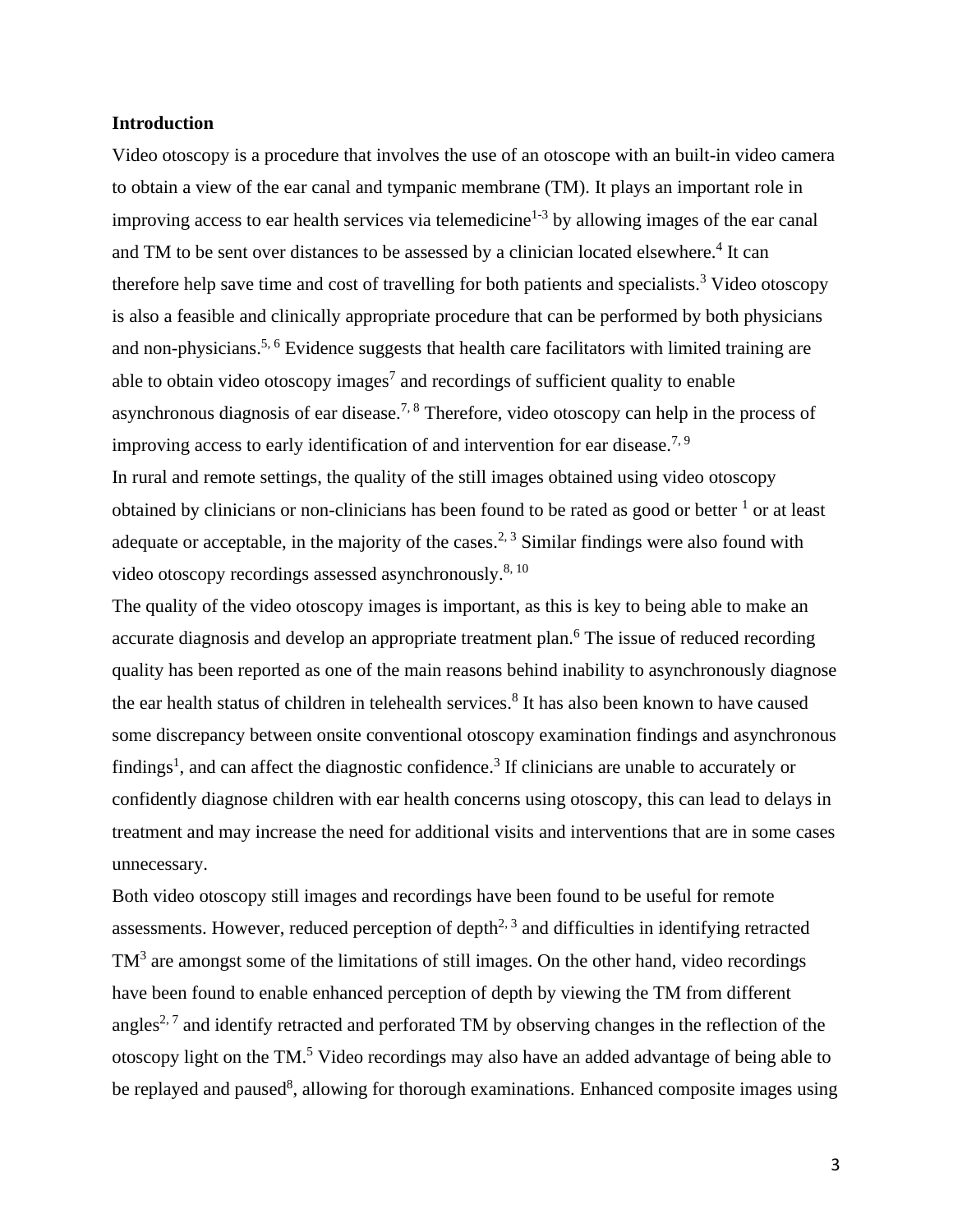frame selection and stitching from video otoscopy recordings have been found to increase the diagnostic ability of ENT specialists.<sup>11</sup> Similar to still images, identifying TM retraction was challenging using those composite images. <sup>12</sup>

Previous studies have compared the quality and reliability of video otoscopy still images or recordings with the results of different gold standards including conventional onsite otoscopy<sup>1, 7,</sup> <sup>10</sup> or otomicroscopy.<sup>2, 3, 8, 13, 14</sup> Another study has compared the diagnostic accuracy and confidence using video otoscopy the enhanced composite images stitched from video otoscopy recordings collected by experienced clinicians to the original recordings.<sup>12</sup> However, no study has compared the quality and ability to view the TM using still images to those of video recordings. It is still unknown whether video otoscopy still images or recordings can improve clinician-rated quality of otoscopy for asynchronous telehealth assessments and enable a more accurate diagnosis. Considering this question is important as timely and appropriate management of ear disease and hearing loss depend heavily on the ability to make a definitive and accurate diagnosis. It is particularly important as non-urgent face-to-face services are increasingly being restricted amid the outbreak of COVID-19.<sup>15</sup> The purpose of this study is to investigate whether there are differences between the clinician-rated quality of video otoscopy still images and 10 second video otoscopy recordings. We hypothesised that short video otoscopy recordings would be rated better by clinicians than still images, and increase the ability to diagnose. If so, this will inform the video otoscopic procedure that enables higher-quality telehealth assessments.

#### **Methods**

### *Participants*

The participants in this study were 157 children aged between six months and 15 years who attended the Telethon Weekend Expo and Cockburn Integrated Health National Aborigines and Islanders Day Observance Committee (NAIDOC) public community events in Perth, Western Australia in October 2019. On the day of the event, the parents/guardians were asked to complete an electronic informed consent before the commencement of the assessment procedure to indicate that they were willing to allow their children to participate in the study. Only the children who had informed consent provided by their parents/guardians and had no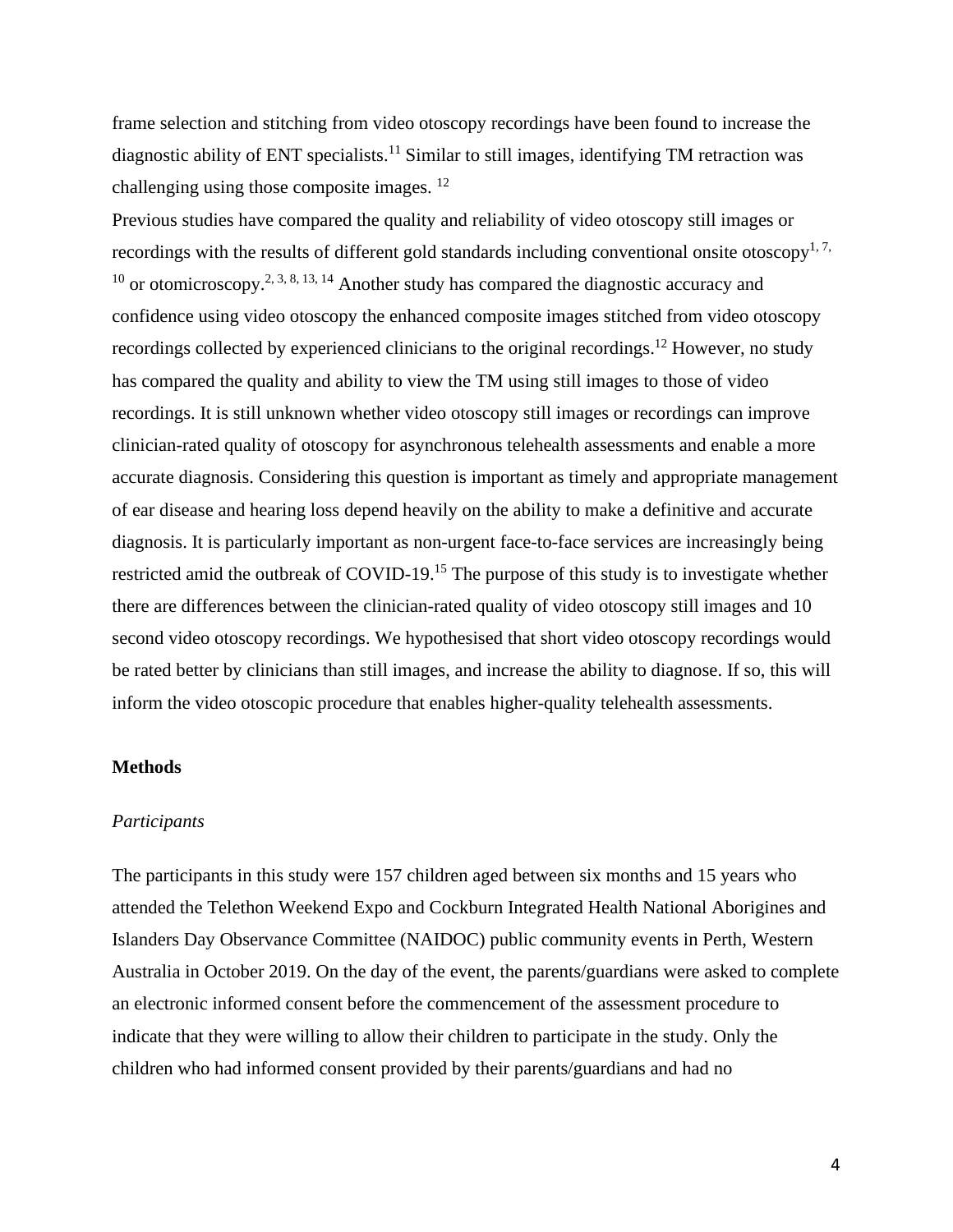contraindications, including recent ear surgeries or experiencing discharging ears in the past six weeks, were included.

#### *Parental questionnaire*

Following obtaining informed consent and prior to performing the video otoscopy and tympanometry, the parents/guardians completed a brief electronic questionnaire administered by a research assistant. They were asked to provide information about their child's demographics (e.g. age, sex, and postal code), ear health history and any concerns regarding the child's hearing and/or speech and language development. The questionnaire also included a question about the child's Aboriginal/Torres Strait Islander (TSI) status as middle ear infections are highly prevalent in this group of children.<sup>16</sup> Contraindications were identified in this questionnaire.

#### *Equipment*

The video otoscopy and tympanometry devices used in this study were selected for their suitability for telehealth procedures in that they are portable, can be performed easily by research assistants or telehealth facilitators and they enable the results to be securely stored and forwarded for asynchronous assessment. A group of testers included research assistants, audiologists, and ENT specialists used a video otoscope (hearScope, HearX Group, Pretoria, South Africa) to obtain a still image, and 10 second recording of the TM and ear canal for each ear on each child. The video otoscope consisted of a hearScope attachment to Samsung Galaxy A3 smart phone (2017) with a 4.7 inch screen (resolution 1280 x 720 pixels), which managed the display and capture of still images and recordings using the hearScope app version 2.0. Tympanometry was then conducted by either a research assistant or an audiologist using a Titan Middle Ear Analyser to assess the middle-ear health and the mobility of the TM. The tympanograms obtained by research assistants were reviewed and classified immediately by a study audiologist. Data on tympanometry and case history are not presented in this paper. Research assistants assigned to conduct the video-otoscopy and tympanometry received basic training from the study audiologists, which included practical training in the procedures and accurately recording the results. Their skills were assessed by the study audiologist post-training. For children less than two years of age, video otoscopy and tympanometry were carried out by an experienced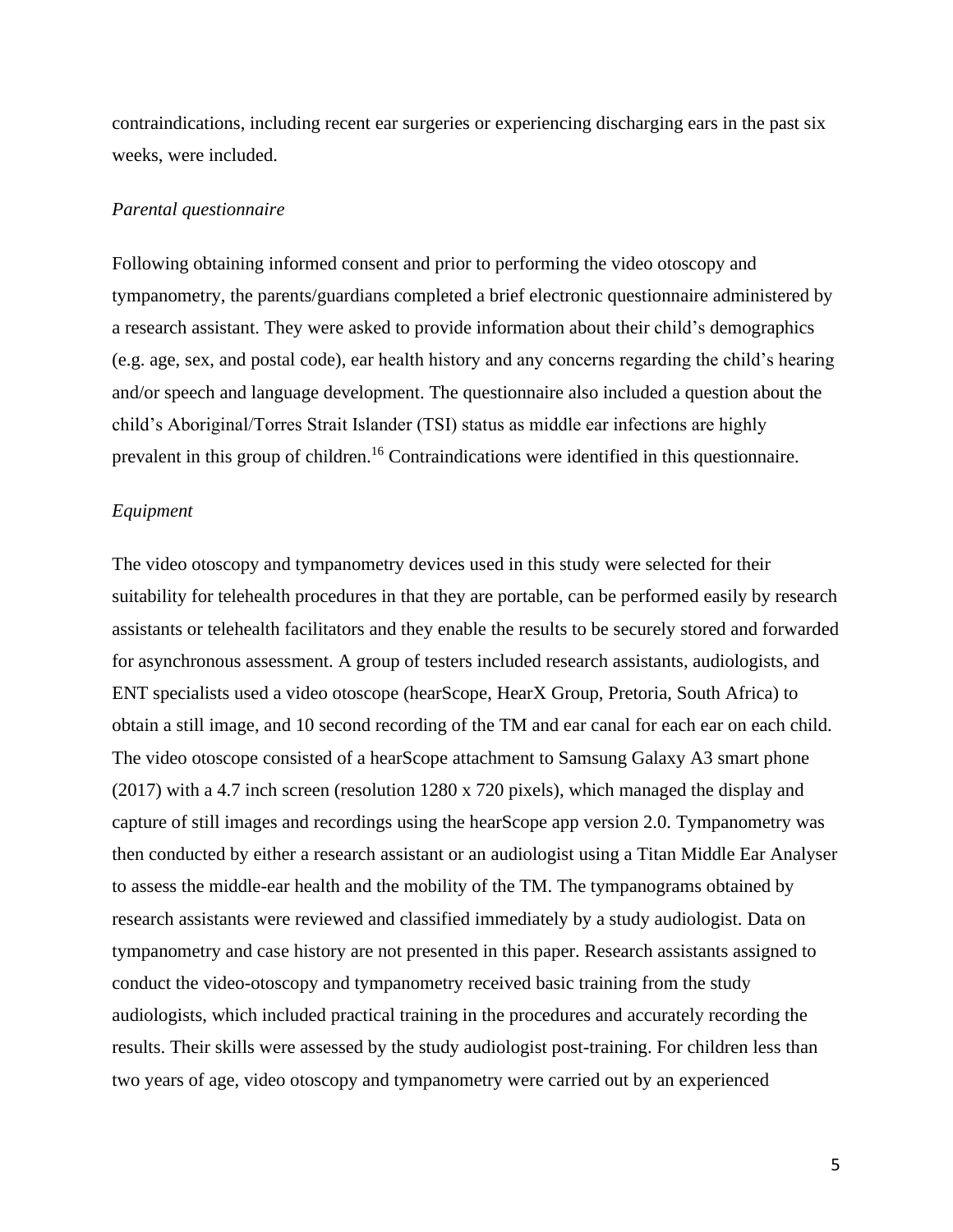audiologist, as it is often challenging to examine the ears of younger children. All the collected data were stored in a secure server for asynchronous evaluation and diagnosis.

#### *Review procedure*

All participants were assigned a unique ID number prior to any study procedure. Data were deidentified before the images and videos were rated. An audiologist, who was also one of the testers assigned to conduct video otoscopy, and ENT surgeon independently evaluated the images and recordings at ear level asynchronously and made a diagnosis at child level based on them. The images were reviewed using 13-inch MacBook Air (1440x900-pixel resolution). The reviewers were blinded to whether the still images and video recording related to the same child. They were also blinded to the case history information and tympanometry results when they were asked to make an initial diagnosis.

The review process comprised a rating of the image Quality, Focus and Light on a scale of one to five (1 being Excellent, 2 Good, 3 Adequate, 4 Poor and 5 Very poor). The Cerumen Amount was also evaluated on a scale of one to five, with 1 being Minimal and 5 being Severe. The Field of View was rated in a range from 0% to 100%. Lastly, an Overall rating on a scale of one to five (similarly scaled, with 1 being Excellent and 5 Very poor) was made. This process was done subjectively at ear level and was followed for both the still images and the recordings separately.

The second part of the process included an evaluation of the suitability for making an initial diagnosis at child level based on the video otoscopy still images and recordings, independently, was made by asking the reviewer about their 'ability to make an accurate diagnosis'. The reviewers then had to subjectively indicate whether the findings were normal, abnormal nonclinically significant (i.e. no referral for treatment required) or abnormal-clinically significant (i.e. referral for treatment required), and to describe all the abnormal findings.

Finally, the clinicians reviewed the video otoscopy images or recordings together with the supporting information from the participant's case history and tympanometry findings. Clinicians were asked whether they were able to make a diagnosis of the same participant using case history information and tympanograms in addition to video otoscopy findings and if so, to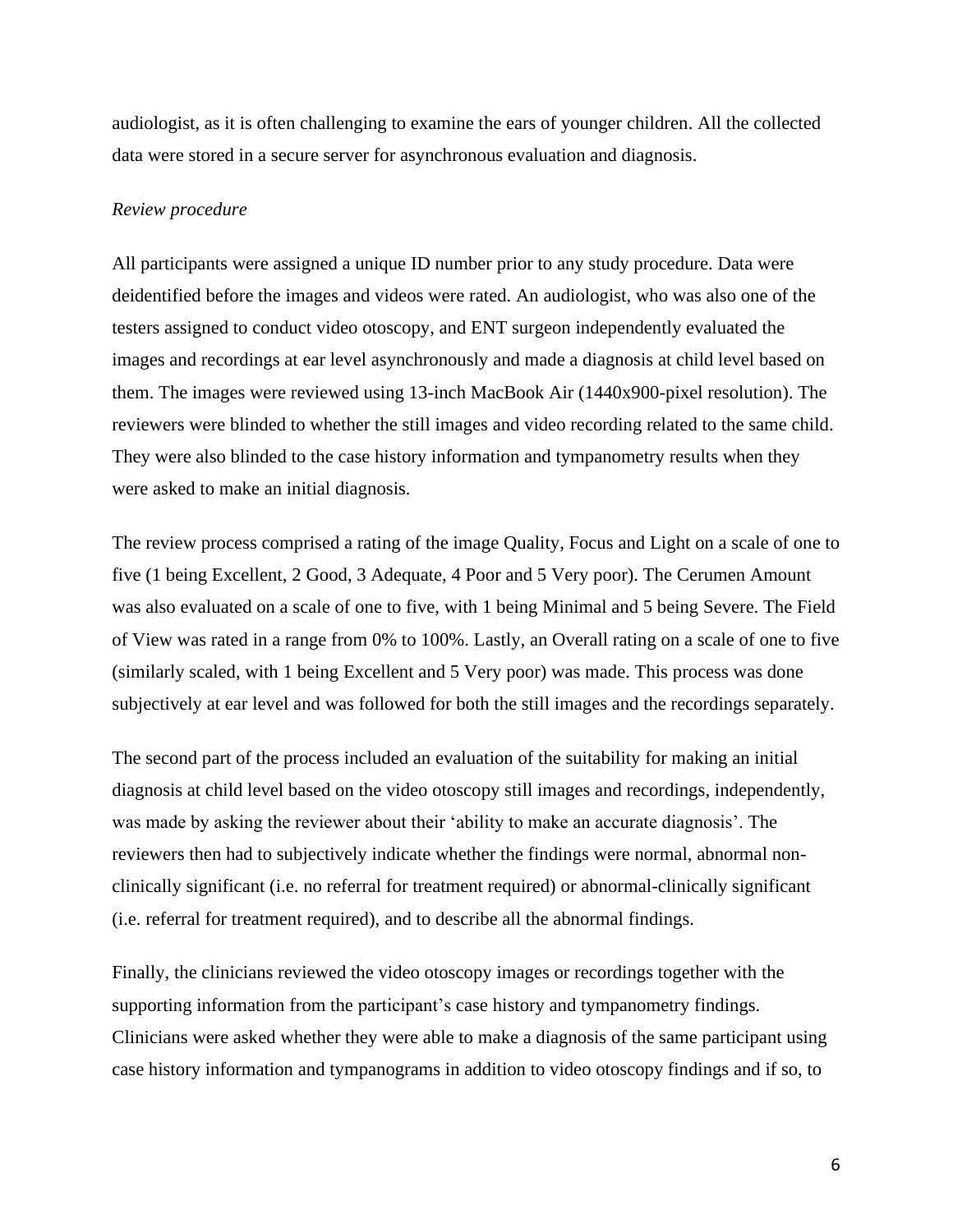make a diagnosis. Only data on clinicians' ratings of the video otoscopy still images and recordings and their suitability for making a diagnosis are presented in this paper.

#### *Referrals*

The children with clinically significant abnormal findings found on the day of testing or after the results were reviewed received a referral to a general medical practitioner (GP) for further investigation and management. GP referral letters were also provided to the parents/guardians of the children with significantly abnormal results identified on the day of the event by the study audiologist, who was also available to respond to parents' questions and concerns.

### *Ethics*

Ethical approval was obtained from the Child and Adolescent Health Service Human Research Ethics Committee, the Western Australia Aboriginal Health Ethics Committee, and The University of Western Australia Human Research Ethics Committee.

#### *Analysis*

All statistical analysis was carried out using IBM SPSS Statistics, Version 26. Study characteristics for continuous variables were summarised using mean and standard deviation for symmetric distributions and median and range for asymmetric distributions. Categorical variables were summarised as frequencies and percentages for categorical variables. Paired Student t-tests were used to compare mean rating differences between still images and recordings for the overall rating and each of the five domains (quality, focus, light, cerumen amount and field of view) separately for each ear, assuming asymptotic properties based on the sample size. McNemar's test was used to make paired comparisons of the ability to make a diagnosis between still images and video recordings. In addition, a hierarchical logistic regression was used to identify the covariates that impact the rating of images and recordings, incorporating compound symmetry for ear side nested within the child identifier (i.e. outcomes for the left and right ears are equally correlated with each other for each child). Recorded covariates include video otoscopic procedure, ear side, age, role of tester, and role of rater. Results are reported with parameter estimates and associated 95% confidence intervals based on a significance level of 5%.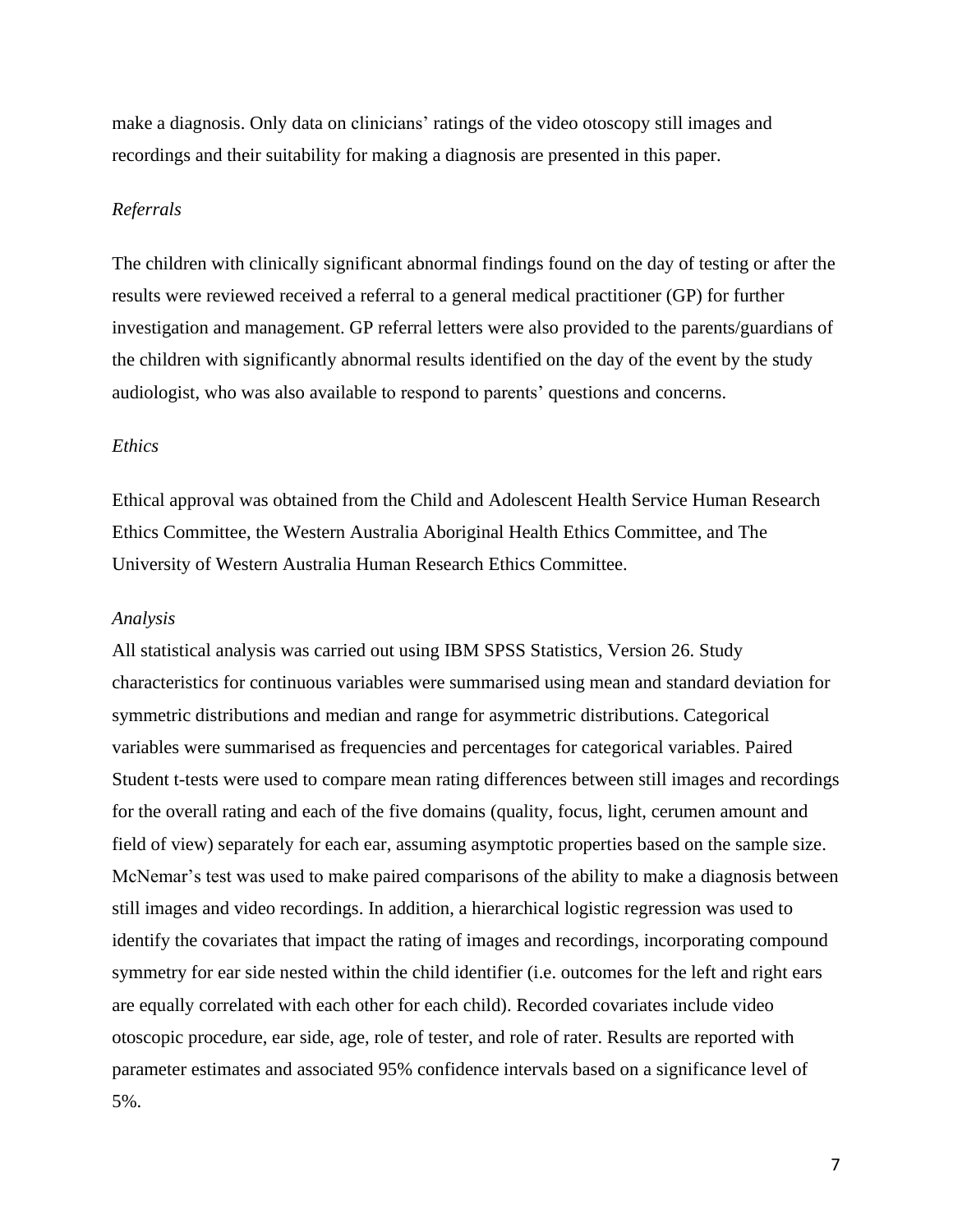### **Results**

### *Characteristics of the study population*

The parents of 157 children consented to the study. Seven children had no observations recorded due to problems saving the images or recordings or poor compliance. In addition, image– recording pairs (still image and recording obtained from the same ear) that were missing or incomplete and those with incomplete ratings in at least one domain were excluded from the analyses, resulting in a total of 280 video otoscopy image–recording pairs (Right ear n =140; Left ear n =140) being collected from 150 children (mean age of 7.21 years; standard deviation (SD) 3.4; 62% female) (Figure 1) including 16 Aboriginal or Torres Strait Islander children. Each of the video otoscopy still images and recordings were reviewed and rated by a single ENT surgeon and audiologist.

Forty-two per cent of the obtained images and recordings were collected by audiologists, 30% by an ENT specialist, and 28% by research assistants. The asynchronous diagnoses made by the ENT specialist and/or audiologist, using either video otoscopy recordings or still images along with case history information and tympanometry results, show that 18% of the children were found to have some middle ear abnormality, either non-clinically significant (e.g. tympanosclerosis) or clinically significant (e.g. middle ear effusion).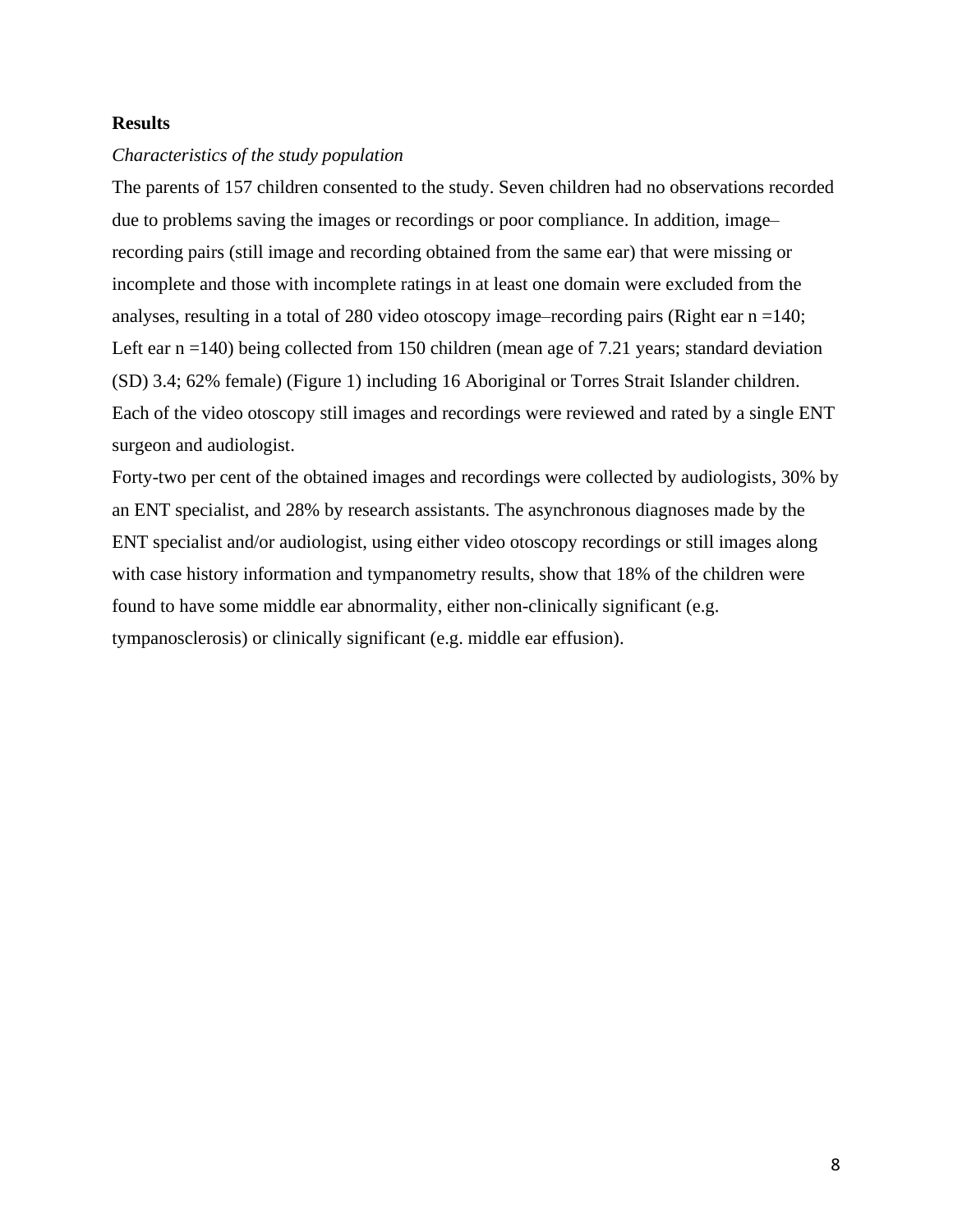

**Figure 1.** Flowchart illustrating the process of the inclusion/exclusion of participants and imagerecording pairs.

Video otoscopy recordings consistently recorded better ratings, overall and across the five domains, compared to still images (Table 1). For the right ear, video otoscopy recordings were rated as better compared to still images for the ENT surgeon's Overall Rating (Table 2: 0.54 units, 95% confidence interval (CI)  $0.36 - 0.71$ ,  $p < 0.001$ ). Similar findings were observed for the ENT surgeon across the domains of Quality, Focus, Light, and Field of View, in both ears. Consistent results were also observed for the audiologist except for the rating of the domain of Light on the right ear only, which did not meet statistical significance (95% CI-0.02 – 0.25, p = 0.84). No differences were observed in the rating of Cerumen Amount between recording and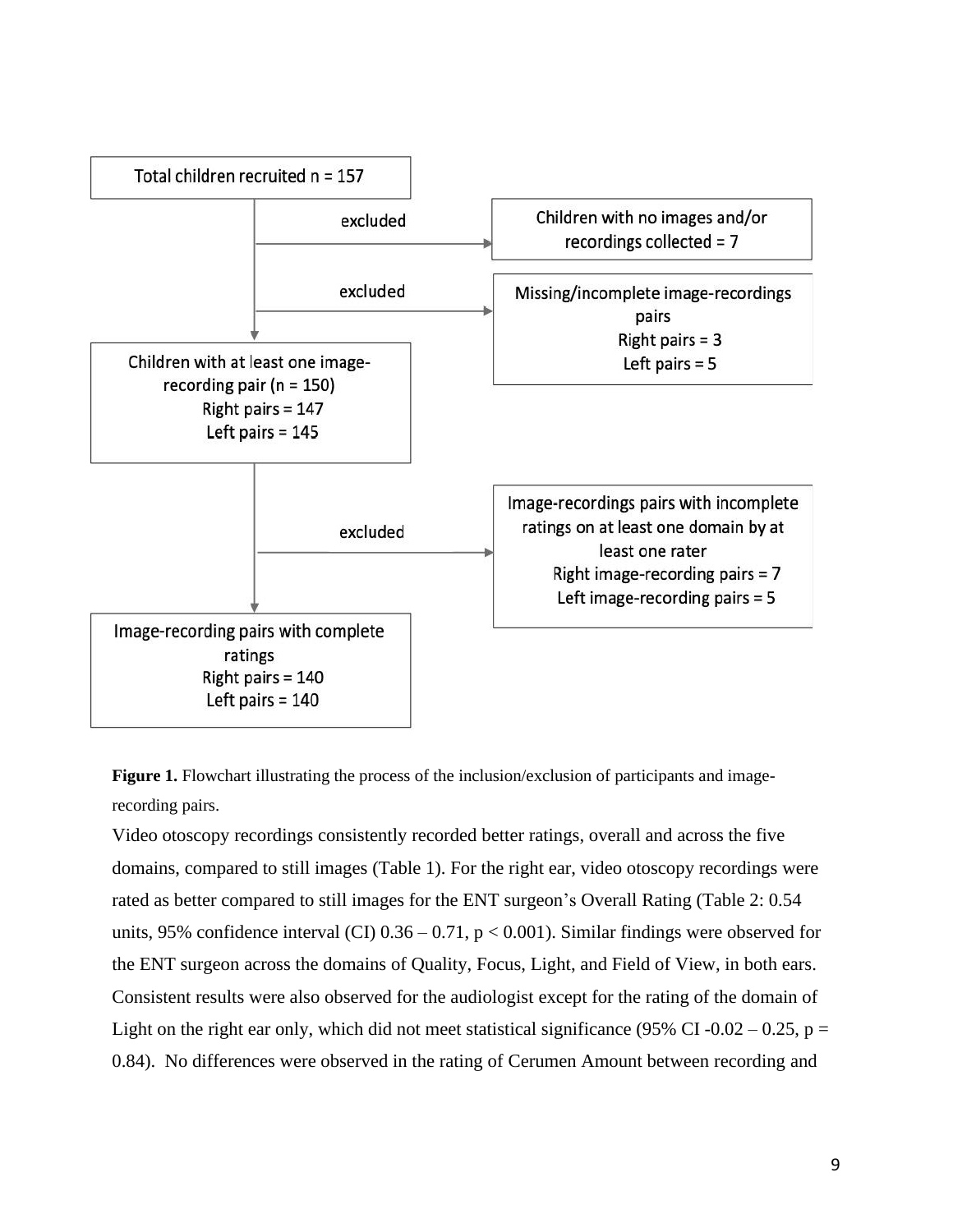still images for either ENT specialist or audiologist in any ear  $(p > 0.05)$ . A summary of the findings is shown in Table 2 and 3.

| <b>Domain</b>         | Video otoscopic<br>procedure | <b>Rating Scale</b> |                |                     |                         |               |
|-----------------------|------------------------------|---------------------|----------------|---------------------|-------------------------|---------------|
|                       |                              | <b>Excellent</b>    | Good           | <b>Adequate</b>     | Poor                    | Very poor     |
| <b>Overall Rating</b> | Image                        | 5.1%                | 22.1%          | 20.9%               | 37.8%                   | 14.0%         |
|                       | Recording                    | 18.7%               | 25.3%          | 18.2%               | 30.3%                   | 7.6%          |
| Quality               | Image                        | 5.3%                | 24.7%          | 23.8%               | 42.6%                   | 3.6%          |
|                       | Recording                    | 17.6%               | 34.1%          | 22.0%               | 24.4%                   | 1.9%          |
| <b>Focus</b>          | Image                        | 4.8%                | 18.3%          | 24.5%               | 48.6%                   | 3.8%          |
|                       | Recording                    | 17.5%               | 27.7%          | 24.6%               | 28.9%                   | 1.4%          |
| Light                 | Image                        | 8.7%                | 29.3%          | 27.7%               | 31.2%                   | 2.9%          |
|                       | Recording                    | 19.9%               | 31.8%          | 17.6                | 27.9%                   | 2.8%          |
|                       |                              |                     |                | <b>Rating Scale</b> |                         |               |
|                       |                              | <b>Minimal</b>      | $\overline{2}$ | <b>Moderate</b>     | $\overline{\mathbf{4}}$ | <b>Severe</b> |
| <b>Cerumen</b>        | Image                        | 52.7%               | 22.7%          | 13.3%               | 6.4%                    | 5.0%          |
| <b>Amount</b>         | Recordings                   | 56.8%               | 21.3%          | 10.7%               | 4.7%                    | 5.6%          |
|                       |                              |                     |                | <b>Rating Scale</b> |                         |               |
|                       |                              | 100%                | 75%            | 50%                 | 25%                     | $0\%$         |
| <b>Field of View</b>  | Image                        | 11.0%               | 28.1%          | 20.8%               | 25.0%                   | 15.1%         |
|                       | Recording                    | 27.5%               | 23.9%          | 18.7%               | 18.7%                   | 11.2%         |

Table 1. Percentages of the ratings of all image-recording pairs across all the domains as rated by both clinicians (n=280)

SD: standard deviation.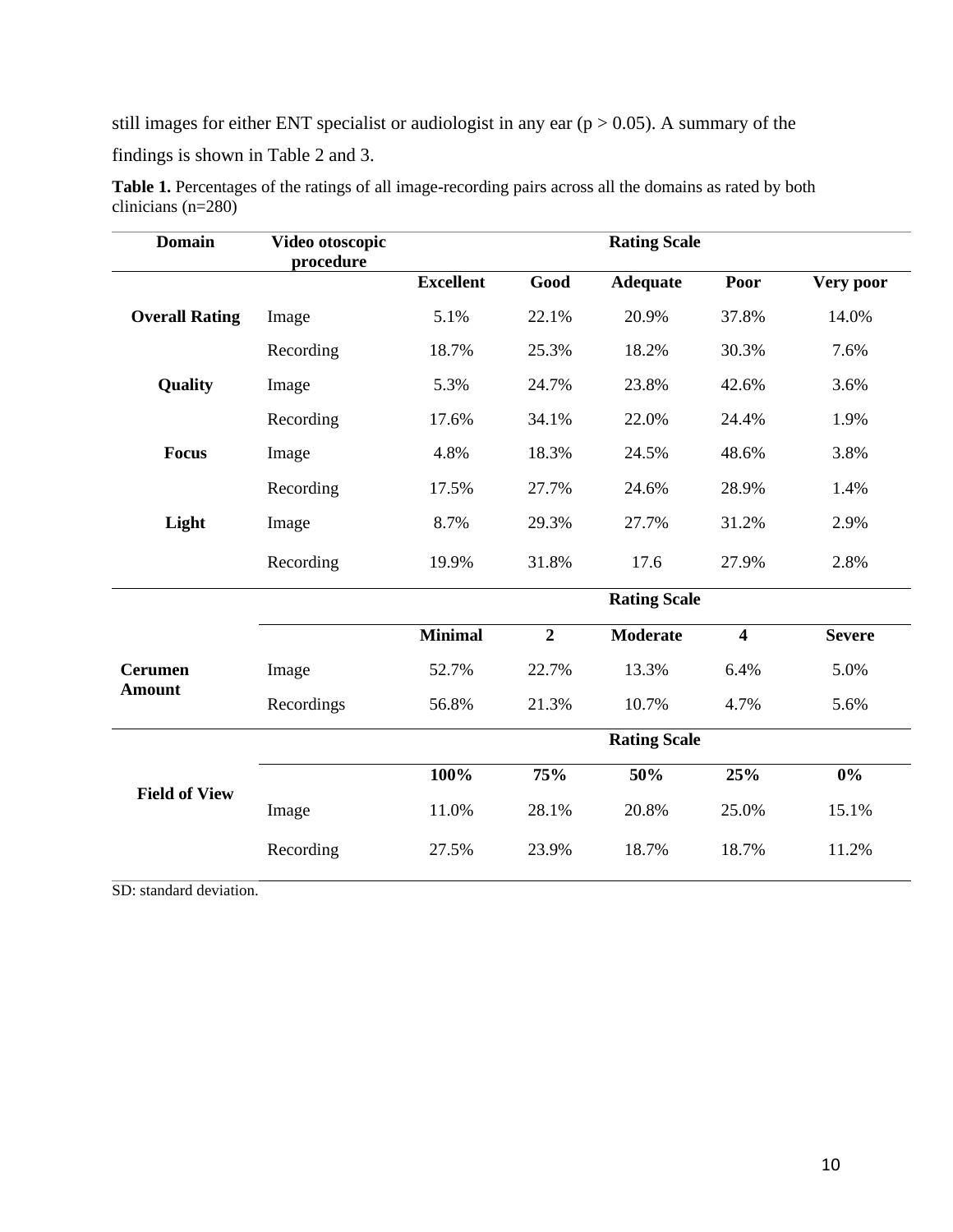| <b>Domain</b>                   | Rater       | <b>Recording</b><br>Mean (SD) | <b>Image Mean</b><br>(SD) | <b>Mean</b><br>difference (SE) | 95% CI of<br>difference | $p$ value |
|---------------------------------|-------------|-------------------------------|---------------------------|--------------------------------|-------------------------|-----------|
| <b>Overall Rating</b>           | <b>ENT</b>  | 2.64(1.30)                    | 3.18(1.15)                | 0.54(0.09)                     | $(0.36 - .071)$         | < 0.001   |
|                                 | Audiologist | 2.99(1.21)                    | 3.41(1.18)                | 0.42(0.08)                     | $(0.27 - 0.57)$         | < 0.001   |
| Quality                         | <b>ENT</b>  | 2.46(1.25)                    | 2.99(1.18)                | 0.54(0.09)                     | $(0.35 - 0.72)$         | < 0.001   |
|                                 | Audiologist | 2.76(0.88)                    | 3.21(0.87)                | 0.45(0.07)                     | $(0.31 - 0.0.59)$       | < 0.001   |
| <b>Focus</b>                    | <b>ENT</b>  | 2.60(1.27)                    | 3.14(1.14)                | 0.54(0.10)                     | $(0.34 - 0.75)$         | < 0.001   |
|                                 | Audiologist | 2.88(0.95)                    | 3.33(0.83)                | 0.45(0.07)                     | $(0.31 - 0.60)$         | < 0.001   |
| Light                           | <b>ENT</b>  | 2.51(1.30)                    | 2.84(1.18)                | 0.32(0.10)                     | $(0.13 - 0.51)$         | 0.001     |
|                                 | Audiologist | 2.71(0.98)                    | 2.84(0.92)                | 0.12(0.07)                     | $(-0.02 - 0.25)$        | 0.084     |
| <b>Cerumen</b><br><b>Amount</b> | <b>ENT</b>  | 1.74(1.05)                    | 1.75(1.03)                | 0.01(0.07)                     | $(-0.12 - 0.15)$        | 0.837     |
|                                 | Audiologist | 1.89(1.23)                    | 1.94(1.23)                | 0.05(0.08)                     | $(-0.11 - 0.21)$        | 0.546     |
| <b>Field of View</b>            | <b>ENT</b>  | 2.51(1.28)                    | 3.03(1.12)                | 0.54(0.09)                     | $(0.37 - 0.72)$         | < 0.001   |
|                                 | Audiologist | 2.79(1.42)                    | 3.01(1.45)                | 0.22(0.09)                     | $(0.05 - 0.39)$         | 0.011     |

**Table 2.** Results from the paired comparison of rating domains between video otoscopy still images and recordings (right ear pairs, n=140). Lower scores indicate better ratings.

SD: standard deviation, SE: standard error, 95% CI: 95% confidence interval.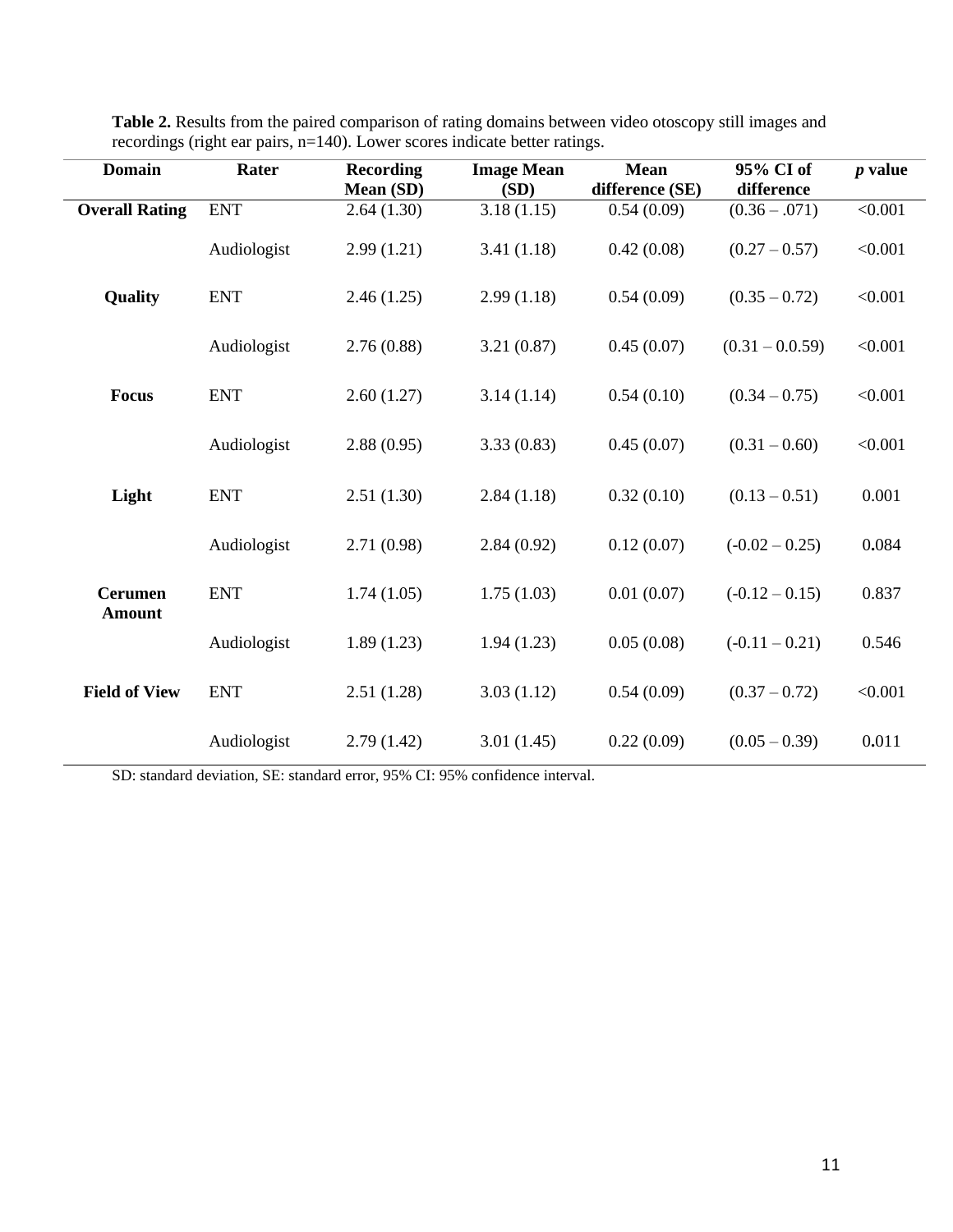| <b>Domain</b>                   | Rater       | <b>Recording</b><br>Mean (SD) | <b>Images Mean</b><br>(SD) | <b>Mean</b><br>difference (SE) | 95% CI of<br>difference | $p$ value |
|---------------------------------|-------------|-------------------------------|----------------------------|--------------------------------|-------------------------|-----------|
| <b>Overall</b><br><b>Rating</b> | <b>ENT</b>  | 2.59(1.30)                    | 3.23(1.03)                 | 0.64(0.09)                     | $(0.46 - 0.82)$         | < 0.001   |
|                                 | Audiologist | 2.99(1.16)                    | 3.48(1.11)                 | 0.49(0.08)                     | $(0.34 - 0.64)$         | < 0.001   |
| Quality                         | <b>ENT</b>  | 2.34(1.23)                    | 3.04(1.08)                 | 0.69(0.10)                     | $(0.50 - 0.88)$         | < 0.001   |
|                                 | Audiologist | 2.71(0.89)                    | 3.31(0.86)                 | 0.60(0.07)                     | $(0.46 - 0.74)$         | < 0.001   |
| <b>Focus</b>                    | <b>ENT</b>  | 2.42(1.21)                    | 3.21(1.04)                 | 0.79(0.10)                     | $(0.58 - 0.99)$         | < 0.001   |
|                                 | Audiologist | 2.79(0.90)                    | 3.42(0.83)                 | 0.64(0.08)                     | $(0.49 - 0.79)$         | < 0.001   |
| Light                           | <b>ENT</b>  | 2.43(1.31)                    | 2.91(1.09)                 | 0.48(0.10)                     | $(0.28 - 0.68)$         | < 0.001   |
|                                 | Audiologist | 2.74(0.99)                    | 2.97(0.93)                 | 0.24(0.08)                     | $(0.09 - 0.38)$         | 0.002     |
| <b>Cerumen</b><br><b>Amount</b> | <b>ENT</b>  | 1.81(1.23)                    | 1.86(1.12)                 | 0.04(0.07)                     | $(-0.10 - 0.18)$        | 0.550     |
|                                 | Audiologist | 1.87(1.28)                    | 1.94(1.27)                 | 0.06(0.08)                     | $(-0.09 - 0.22)$        | 0.415     |
| <b>Field of View</b>            | <b>ENT</b>  | 2.41(1.29)                    | 3.08(1.11)                 | 0.66(0.10)                     | $(0.46 - 0.87)$         | < 0.001   |
|                                 | Audiologist | 2.71(1.41)                    | 3.03(1.34)                 | 0.32(0.08)                     | $(0.17 - 0.48)$         | < 0.001   |

**Table 3.** Results from the paired comparison of rating domains between video otoscopy still images and recordings (left ear pairs, n=140). Lower scores indicate better ratings.

SD: standard deviation, SE: standard error, 95% CI: 95% confidence interval.

Overall, the ENT surgeon reported that video otoscopy recordings was suitable to make an accurate diagnosis in 53.3% of the children compared to 42.7% when using still images (Table 4). A McNemar test showed that the two proportions were different,  $p = 0.005$  (2-sided). Similarly, the audiologist found video otoscopy recordings were more suitable to make accurate diagnosis (Table 5, McNemar test  $p = 0.004$ ).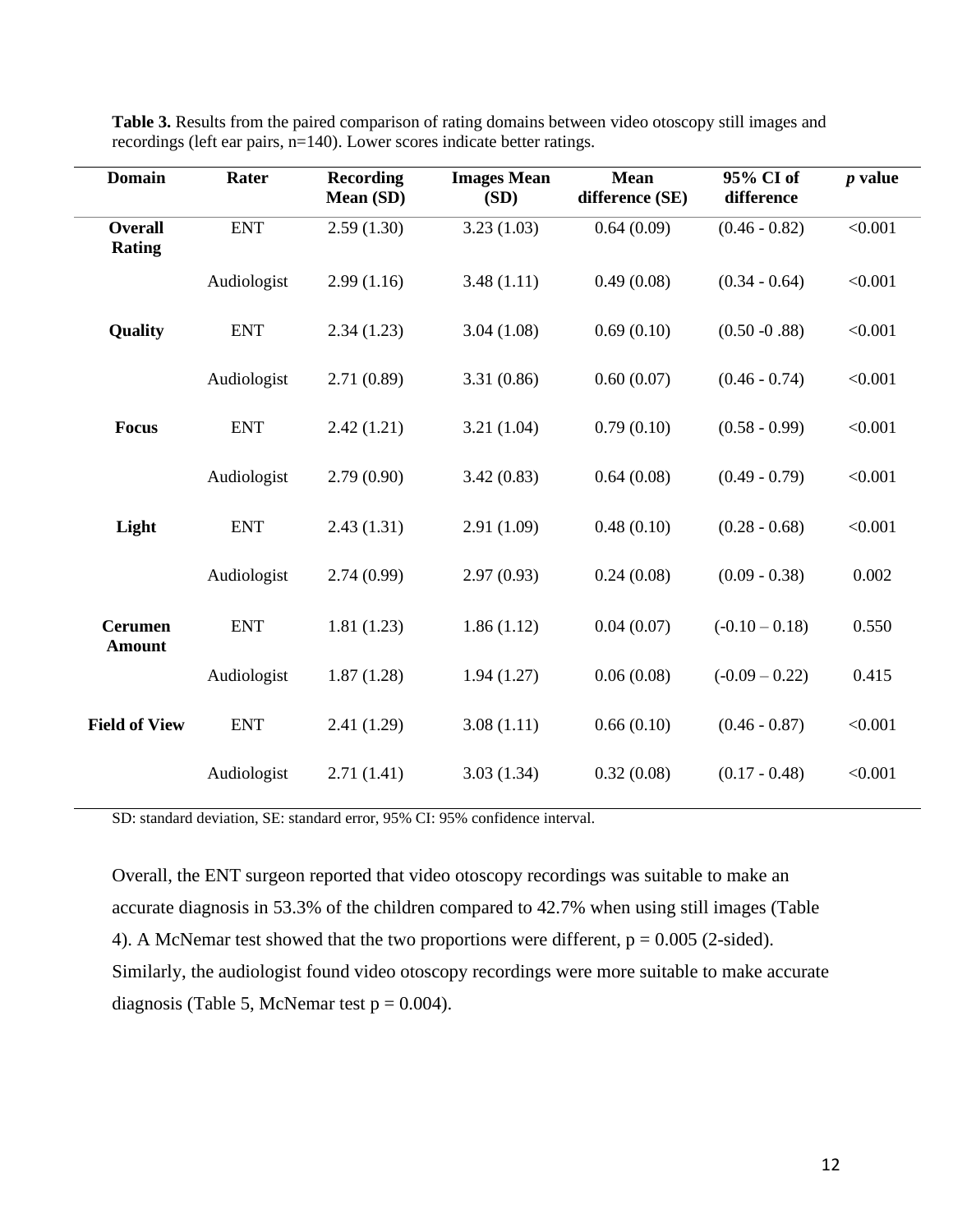| Ability to make accurate diagnosis   | Ability to make accurate diagnosis |             |                    |
|--------------------------------------|------------------------------------|-------------|--------------------|
| based on video otoscopy still images | based on video otoscopy recordings |             |                    |
|                                      | N <sub>0</sub>                     | Yes         | Still images total |
| N <sub>0</sub>                       | 63 (42%)                           | 23 (15.3%)  | 86 (57.3%)         |
| Yes                                  | $(4.7\%)$                          | (38%)<br>57 | 64 (42.7%)         |
| <b>Recordings total</b>              | 70 (46.7%)                         | 80 (53.3%)  | 150 (100%)         |

**Table 4.** ENT's ability to make accurate diagnosis at child level using video otoscopy only (n=150).

McNemar Test's exact Sig  $(2\t{-sided}) = 0.005$ .

**Table 5.** Audiologist's ability to make accurate diagnosis at child level using video otoscopy only  $(n=150)$ 

| Ability to make accurate diagnosis   | Ability to make accurate diagnosis |            |                           |  |  |  |
|--------------------------------------|------------------------------------|------------|---------------------------|--|--|--|
| based on video otoscopy still images | based on video otoscopy recordings |            |                           |  |  |  |
|                                      | No.                                | Yes        | <b>Still images total</b> |  |  |  |
| N <sub>0</sub>                       | 77 (51.3%)                         | 22 (14.7%) | 99 (66%)                  |  |  |  |
| Yes                                  | $6(4.0\%)$                         | 45 (30.0%) | 51 (34%)                  |  |  |  |
| <b>Recordings total</b>              | 83 (55.3%)                         | 67 (44.7%) | 150 (100%)                |  |  |  |

McNemar Test's exact Sig  $(2\t{-sided}) = 0.004$ .

### **Effect of co-variates**

#### *Quality and Focus*

The Quality of a video otoscopy recording was more likely (odds ratio (OR)= 3.82, 95% CI 2.67  $-5.45$ ,  $p < 0.001$ ) to be rated as Adequate or better compared to a still image, after adjustment for age, ear side, role of tester and role of rater. A Quality rating of at least Adequate improved by, on average, 10.6% (OR= 0.89, 95% CI: 1.1% –19.2%, p= 0.029) for each one-year increase in age, after similar adjustment for covariates, including video otoscopic procedure. No differences were detected in Quality rating based on role of tester, role of rater, or ear side. Similar results and effect sizes were obtained for the Focus domain.

### *Light*

The rating of Light was only affected by the child's age. Light rating of Adequate or better improved by 10.5%, for each one-year increase in age (OR = 0.90, 95% CI 1.2% - 18.9%,  $p =$ 0.028). No differences were detected in Light rating based on the other covariates.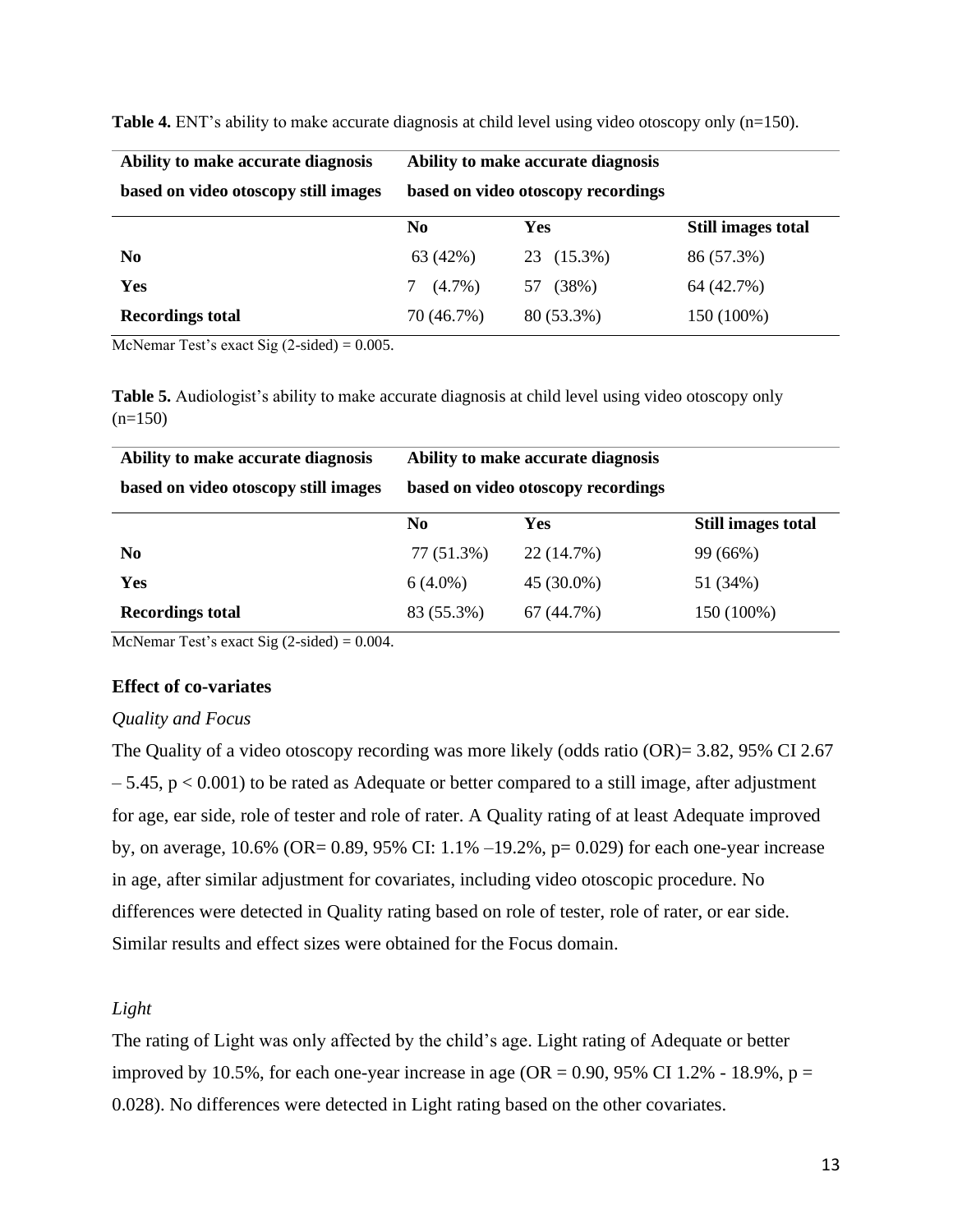### *Field of View and Overall Rating*

The Field of View of a video otoscopy recording was more likely (OR= 1.99, 95% CI 1.45 – 2.72,  $p < 0.001$ ) to be rated as Adequate or better compared to a still image. It was also more likely (OR= 1.71 95% CI 1.27 – 2.31,  $p < 0.001$ ) to be rated as Adequate or better by an ENT surgeon compared to an audiologist. For each one year increase in age, Field of View rating of Adequate or better improved by 12.4% (95% CI 2% - 21.7%,  $p = 0.021$ ). Similar findings were obtained for the Overall Rating.

#### *Cerumen Amount*

The amount of cerumen in the ear canal was  $11.3\%$  more likely (OR= 1.11, 95% CI 1.00 – 1.23,  $p = 0.043$ ) to be rated as Moderate or more with every one-year increase in age. It was also more likely to be rated as so by an audiologist (OR =  $0.70$ , 95% CI  $0.52 - 0.93$ , p =  $0.016$ ) compared to an ENT surgeon. No differences were detected in Cerumen Amount rating based on other covariates.

#### **Discussion**

Overall, our findings suggest that video otoscopy recordings appear to provide a clearer view of the TM and ear canal and increase the diagnostic ability of ENT and audiology clinicians. The ratings of 10 second video otoscopy recordings exceeded the ratings of still images across all the domains. The quality of the video otoscopy images or recordings is important as reduced quality has been found to affect the diagnostic agreement between onsite and asynchronous diagnosis using video otoscopy still images.<sup>1</sup> It has been reported that video otoscopy recordings can be used to reduce the risk of re-examination by reducing reliance on a single image which may have reduced image quality and not be enough for asynchronous assessment.<sup>7</sup> It has been found that recordings have an added advantage of identifying some TM conditions, such as retraction, by observing the changes in light reflections resulting from movement in the otoscopy<sup>10</sup>, the position of the TM being especially challenging to determine from still images.<sup>7</sup> The only comparison that did not show a statistically significant difference between still images and recordings was Cerumen Amount. Obtaining different views of the same ear canal at the same time point would likely show fairly similar amounts of wax and obscure the view of the TM to the same degree, regardless of the otoscopic of procedure.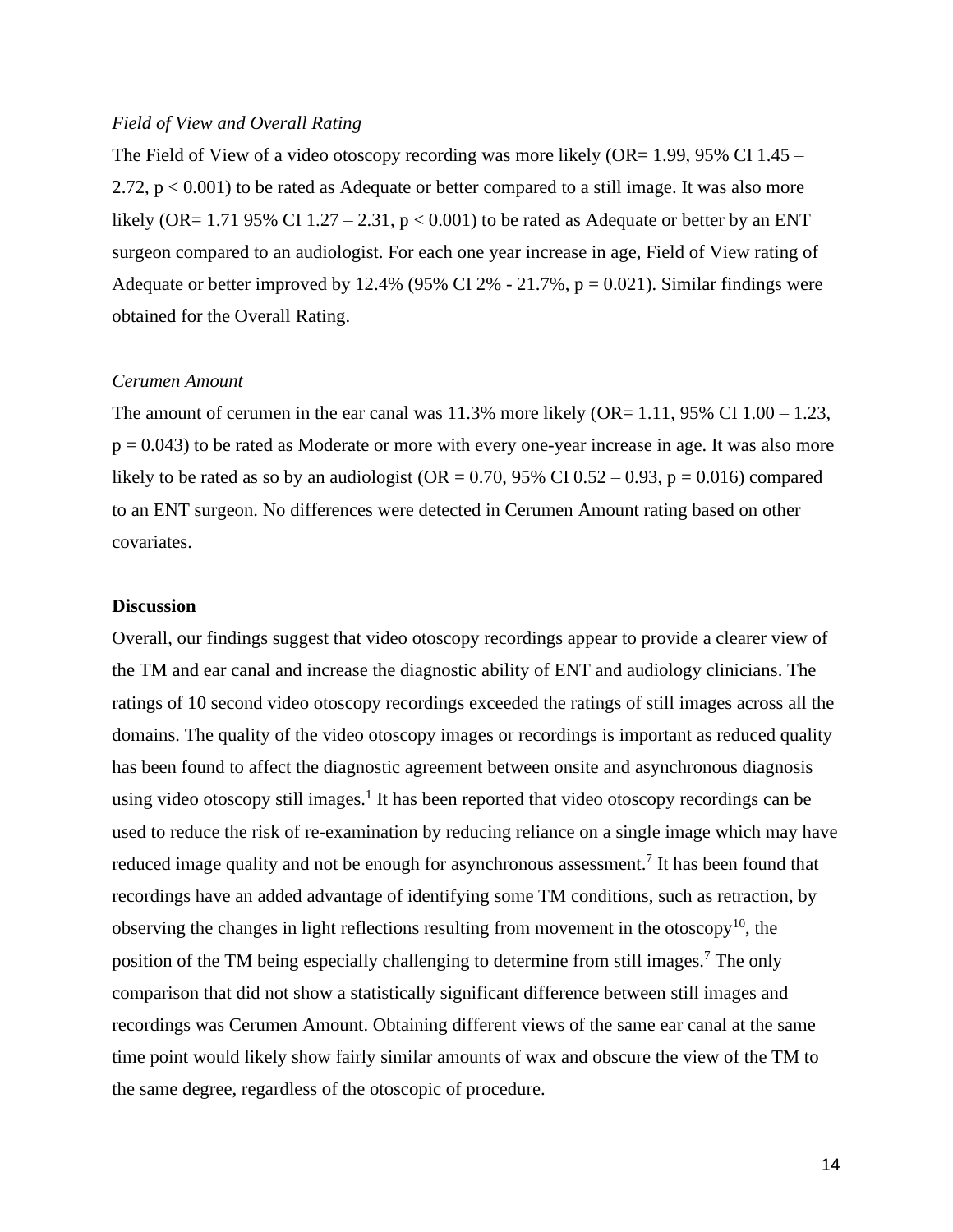We also found an increase of 10.7% in the suitability of the video otoscopy for making a diagnosis using recording compared to still images as indicated by the clinicians. In general, the ENT surgeon was more able than the audiologist to make a diagnosis using either video otoscopy still images (42.7% vs 34%) or recordings (53.3% vs 44.7%). However, in the absence of a gold standard in present study, and therefore inability to assess the accuracy of the clinicians' diagnosis, likely explanation is that the ENT was just more confident than the audiologist was in making a diagnosis using video otoscopy findings only. The ENT surgeon was also more likely to give a better rating in the Field of View as well as the Overall Rating, for both images and recordings.

Our findings show that trained research assistants were as capable as ENT specialists and audiologists in obtaining video otoscopy images and recordings for asynchronous telehealth review, with no significant difference in the rating related to the role of the tester. Others have also found that health care facilitators with limited training were able to obtain high-quality video otoscopy images<sup>7</sup> and recordings.<sup>14</sup> This supports calls to provide training for local ear health workers to facilitate ear health telehealth programs to reduce waiting times and travels costs for those living in rural and remote areas where access to ear health services are limited.<sup>17</sup> These results are consistent with other studies using still images<sup>2, 3</sup> and video recordings.<sup>8, 13</sup> However, our study is the first to directly compare the two video otoscopic procedures. Age of participants was found to have a significant effect on the overall rating of images as well as across all the other domains, with younger children more likely to have lower overall and domain-specific quality ratings. Other studies have also found the quality can be significantly affected by the age of the participant.<sup>1-3, 5, 8</sup> Many factors might have led to such findings. For instance, it is often harder to have younger children stay still and cooperate during ear examinations. Younger children also have narrower and smaller ear canals which can make it challenging to obtain clear video otoscopic images or recordings. These findings illustrate the importance of carrying out some objective tests such as tympanometry and otoacoustic emissions (OAE), in addition to video otoscopy to increase the clinician's ability of making a diagnosis asynchronously. This additional information might contribute to more reliable telehealth services by improving diagnostic accuracy. This can also facilitate timely management, which is a main aim of telehealth services, by reducing the number of children whose video otoscopy findings are inconclusive and who, therefore, might need to be re-examined.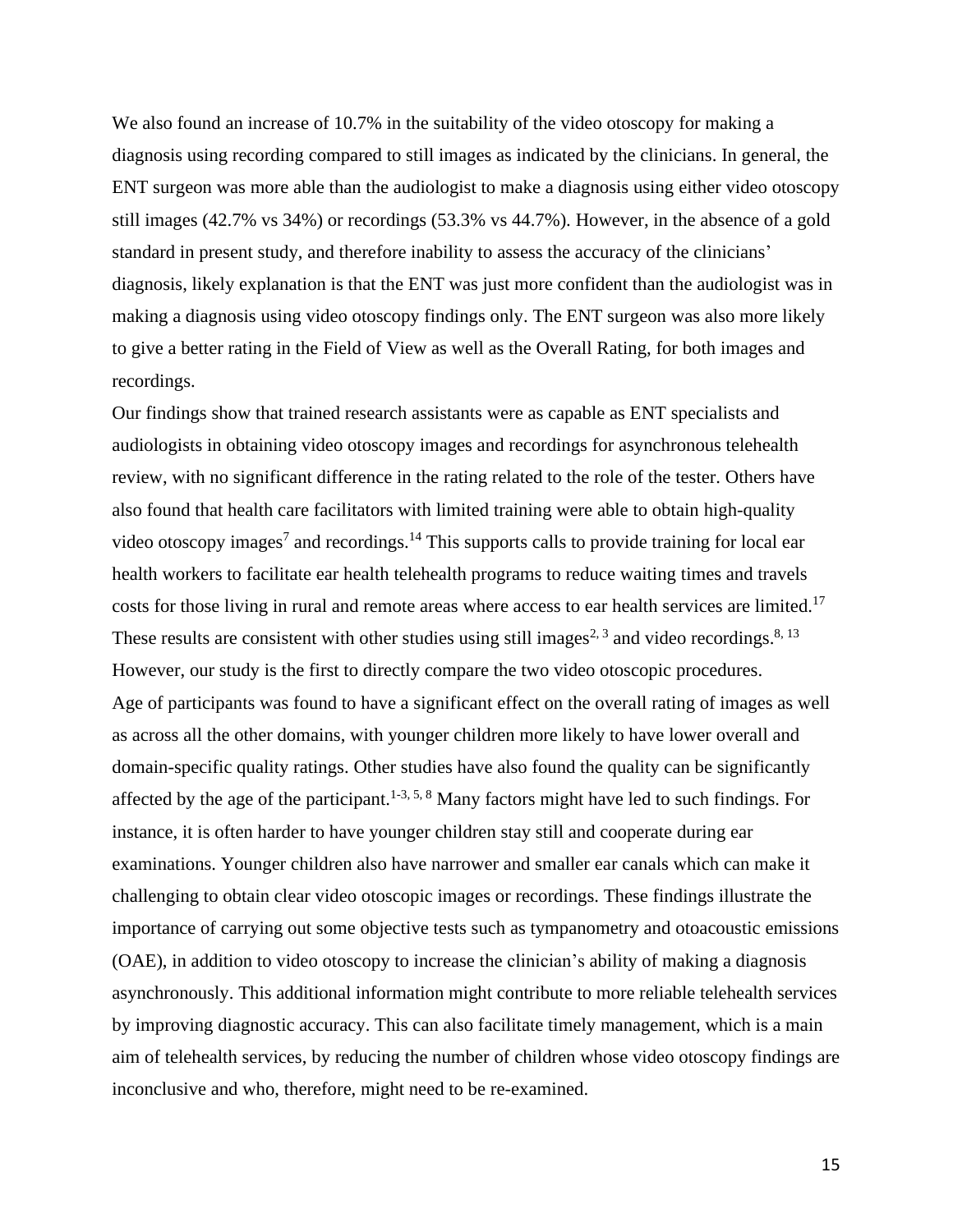#### *Limitations*

Our sample of participants might not be representative of the general paediatric population, but may reflect those children and families who would be motivated to attend community hearing screening. The sample, however, might not be representative of children at higher risk of having significant middle ear complications such as Aboriginal children, or those referred to ENT clinics. Obtaining complete assessments in a busy environment was challenging. We excluded seven children and eight image-recording pairs which were missing still images and/or recordings from the analysis due to issues related to compliance during assessment and/or saving data after assessment. Some image-recording pairs were also excluded due to missing clinician ratings. It is unclear whether those ratings were missing because of technical issues, accidental omission, or because the clinicians felt unable to rate the images during the review process. Because of the exclusion criteria of the present study, our findings cannot be generalised to children with other middle ear issues such as those with discharging ears. The generalisability of our findings might be also limited by the devices used to obtain and review the images, as using different devices may result in different quality outcomes.

A further limitation of the study was the absence of a gold standard diagnosis (e.g. confirmation with otomicroscopy), which has consequently limited the ability to assess the diagnostic accuracy using each video otoscopic procedure.

As video otoscopy was only conducted by an audiologist on children less than two years of age, a future study could assess the ability of limitedly trained non-clinicians such as research assistant to obtain video otoscopy still images and recordings from children at this young age. Two clinicians from two different clinical groups (an ENT physician and a clinical audiologist) reviewed the images once. Therefore, this study could not examine intra-rater variability within the same video otoscopic procedure as rated by each clinician in two different rounds, or the potential inter-rater variability within the same clinical group.

### *Conclusion*

The present study aimed to determine whether a video otoscopy recording can provide a clearer view of children's TMs and ear canals for diagnosis, than a still image, for clinicians and whether it is more suitable for making an accurate asynchronous diagnosis. Our findings showed that this is indeed the case; video otoscopy recordings provided clearer otoscopic view and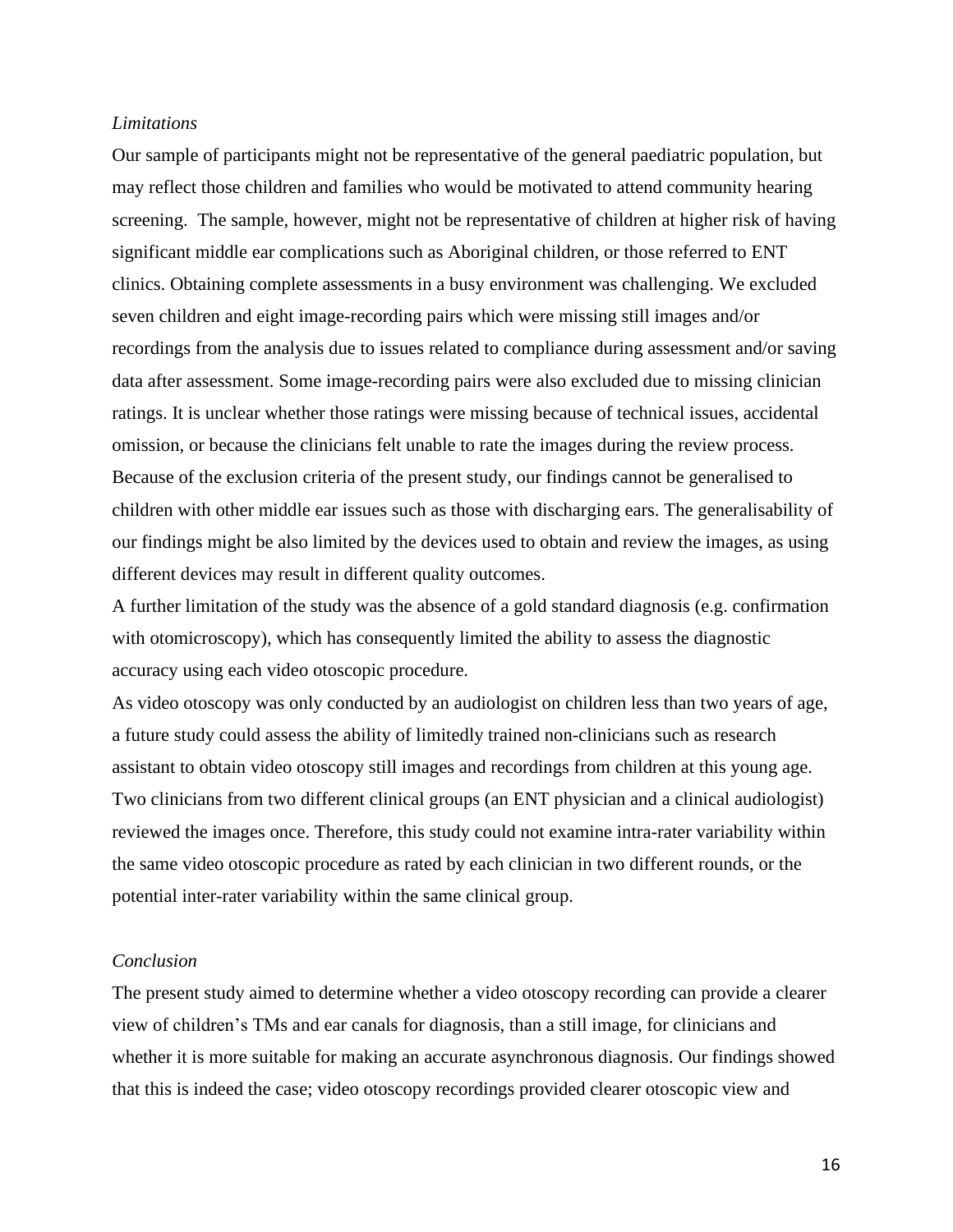increased the ability of ENT specialists and audiologists to make an asynchronous diagnosis. We also found that images and recordings obtained by research assistants with limited training were not significantly different from those obtained by ENT specialists and audiologists. Incorporating objective tests should be considered, especially with younger children whose otoscopy images more commonly have reduced quality.

### **Acknowledgement**

This work was supported by the Telethon Kids Institute. We would like to thank Ana Rakonjac, Bek Groom, Beth Arrowsmith, Danielle Darragh, Eleanor Disselkoen, Holly Richmond, Jessica Ramsay, June Doyle, Kylie Sullivan, Narelle Mullan, Natasha Morrison, Nelly Newall, Rosie Barnes, Sarah Brazier, Sharon Weeks, Sonia McAllister, Stacey Campbell and Valerie Swift for helping during the Telethon Weekend Expo and NAIDOC. We would also like to acknowledge all the children and parents who took part in this study. The authors thank the two anonymous reviewers of the manuscript for their comments and suggestions.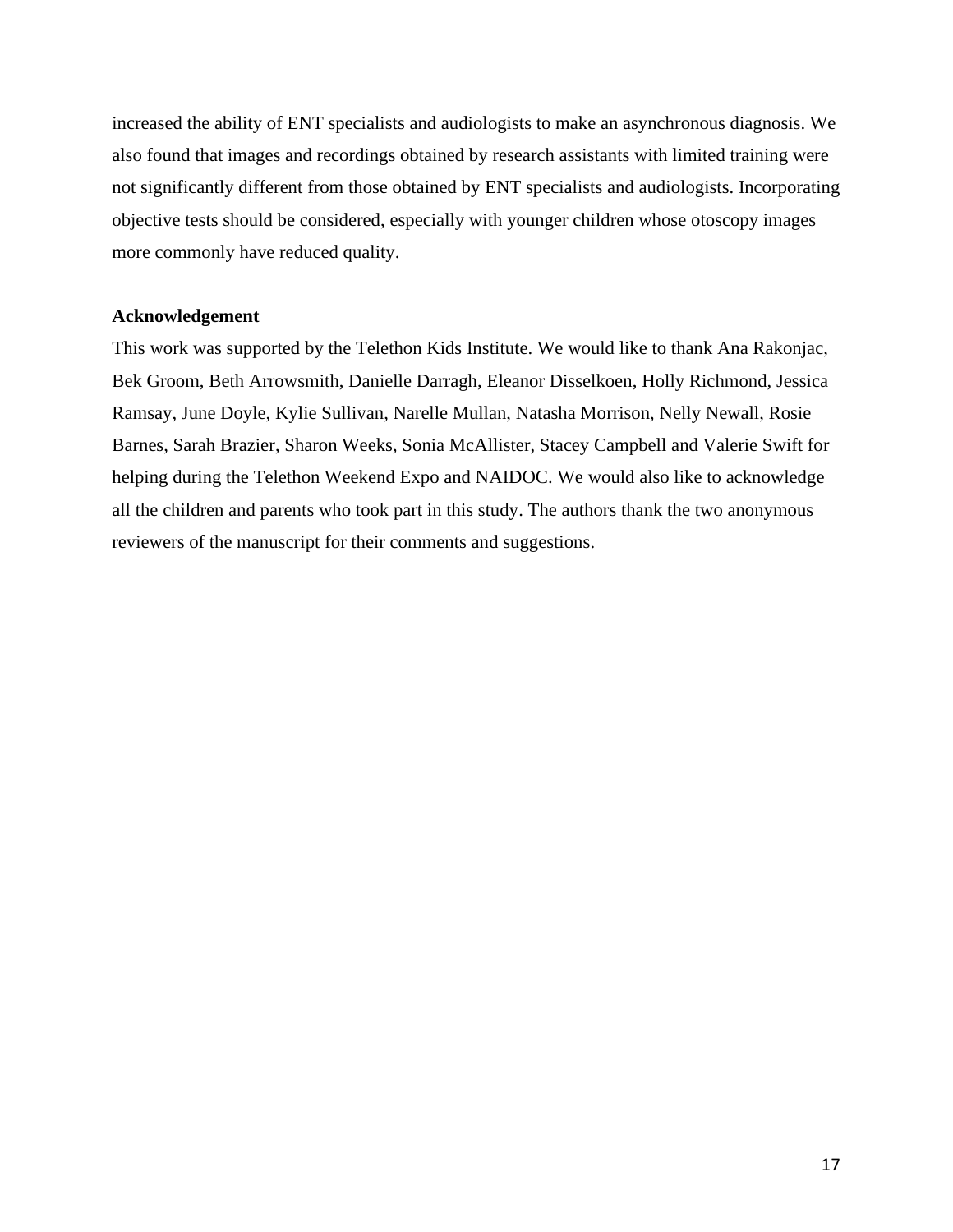### **Reference**

1. Eikelboom RH, Mbao MN, Coates HL, et al. Validation of tele-otology to diagnose ear disease in children. *Int J Pediatr Otorhinolaryngol* 2005; 69: 739-744. 2005/05/12. DOI: 10.1016/j.ijporl.2004.12.008.

2. Kokesh J, Ferguson AS, Patricoski C, et al. Digital images for postsurgical follow-up of tympanostomy tubes in remote Alaska. *Otolaryngol Head Neck Surg* 2008; 139: 87-93. 2008/07/01. DOI: 10.1016/j.otohns.2008.04.008.

3. Patricoski C, Kokesh J, Ferguson AS, et al. A Comparison of In-person Examination and Video Otoscope Imaging for Tympanostomy Tube Follow-Up. *Telemedicine journal and e-health : the official journal of the American Telemedicine Association* 2003; 9.

4. Lundberg T, Westman G, Hellstrom S, et al. Digital imaging and telemedicine as a tool for studying inflammatory conditions in the middle ear—evaluation of image quality and agreement between examiners. *International Journal of Pediatric Otorhinolaryngology* 2007; 72: 73-79. DOI: 10.1016/j.ijporl.2007.09.015.

5. Jones WS. Video otoscopy: bringing otoscopy out of the "black box". *Int J Pediatr Otorhinolaryngol* 2006; 70: 1875-1883. 2006/08/12. DOI: 10.1016/j.ijporl.2006.06.014.

6. Aronzon A, Ross AT, Kazahaya K, et al. Diagnosis of middle ear disease using tympanograms and digital imaging. *Otolaryngol Head Neck Surg* 2004; 131: 917-920. 2004/12/04. DOI: 10.1016/j.otohns.2004.07.012.

7. Biagio L, Swanepoel dW, Adeyemo A, et al. Asynchronous video-otoscopy with a telehealth facilitator. *Telemed J E Health* 2013; 19: 252-258. 2013/02/07. DOI: 10.1089/tmj.2012.0161.

8. Biagio L, Swanepoel dW, Laurent C, et al. Video-otoscopy recordings for diagnosis of childhood ear disease using telehealth at primary health care level. *J Telemed Telecare* 2014; 20: 300-306. 2014/06/25. DOI: 10.1177/1357633X14541038.

9. Swanepoel DW, Clark JL, Koekemoer D, et al. Telehealth in audiology: The need and potential to reach underserved communities. *International Journal of Audiology* 2010; 49: 195- 202. DOI: 10.3109/14992020903470783.

10. Smith AC, Perry C, Agnew J, et al. Accuracy of pre-recorded video images for the assessment of rural indigenous children with ear, nose and throat conditions. *Journal of Telemedicine and Telecare* 2006; 12: 76-80. DOI: 10.1258/135763306779380138.

11. Binol H, Moberly AC, Niazi MKK, et al. SelectStitch: Automated Frame Segmentation and Stitching to Create Composite Images from Otoscope Video Clips. *Applied sciences* 2020; 10: 5894. DOI: 10.3390/app10175894.

12. Binol H, Niazi MKK, Essig G, et al. Digital Otoscopy Videos Versus Composite Images: A Reader Study to Compare the Accuracy of ENT Physicians. *The Laryngoscope* 2020. DOI: 10.1002/lary.29253.

13. Lundberg T, Biagio L, Laurent C, et al. Remote evaluation of video-otoscopy recordings in an unselected pediatric population with an otitis media scale. *Int J Pediatr Otorhinolaryngol* 2014; 78: 1489-1495. 2014/07/16. DOI: 10.1016/j.ijporl.2014.06.018.

14. Lundberg T, Biagio dJL, Swanepoel W, et al. Diagnostic accuracy of a general practitioner with video-otoscopy collected by a health care facilitator compared to traditional otoscopy. *Int J Pediatr Otorhinolaryngol* 2017; 99: 49-53. 2017/07/10. DOI: 10.1016/j.ijporl.2017.04.045.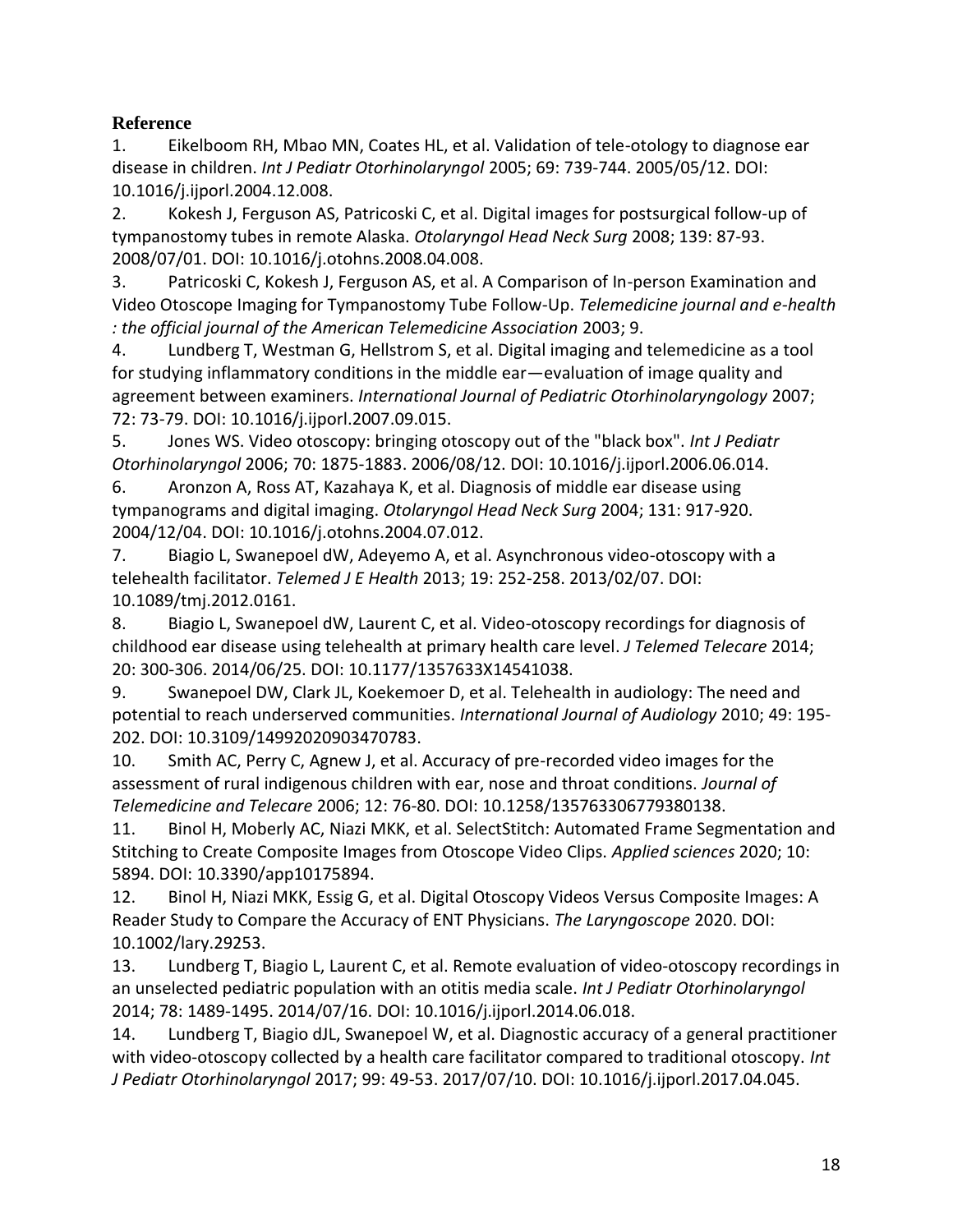15. Saunders GH and Roughley A. Audiology in the time of COVID-19: practices and opinions of audiologists in the UK. *International journal of audiology* 2020: 1-8. DOI: 10.1080/14992027.2020.1814432.

16. Jervis-Bardy J, Sanchez L and Carney AS. Otitis media in Indigenous Australian children: review of epidemiology and risk factors. *The Journal of Laryngology & Otology* 2014; 128: S16- S27. DOI: 10.1017/S0022215113003083.

17. Swanepoel DW and Hall JW. A Systematic Review of Telehealth Applications in Audiology. *Telemedicine journal and e-health* 2010; 16: 181-200. DOI: 10.1089/tmj.2009.0111.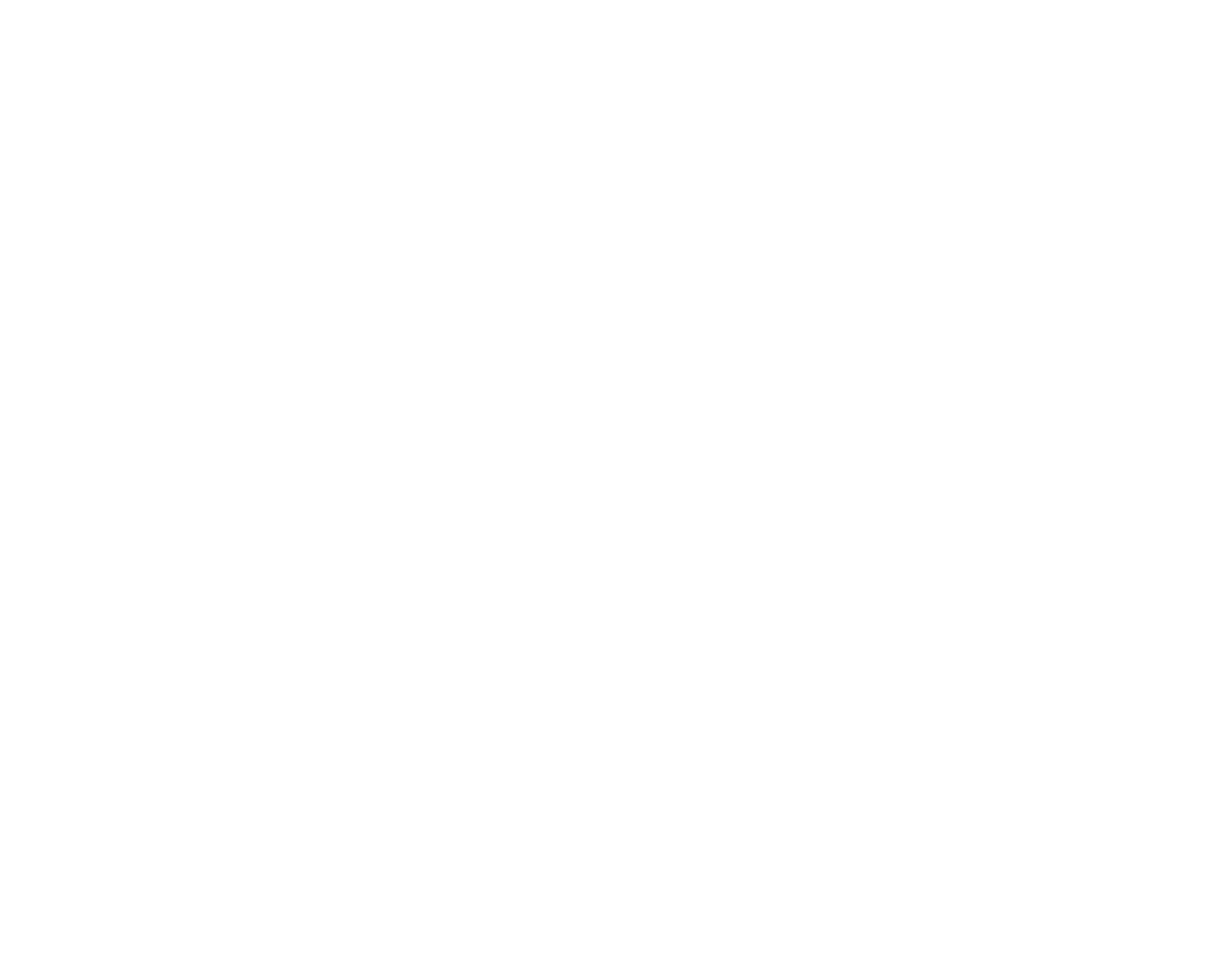# **Supplementary files**

### Appendix 1

### Estimates of Fixed Effects

# Target: Image **Quality** rated as either poor or less, or at least adequate.

| Model Term                        | Odds Ratio(OR) | 95% Confidence Interval for OR |       | p value    |
|-----------------------------------|----------------|--------------------------------|-------|------------|
|                                   |                | Lower                          | Upper |            |
| Intercept                         | 0.499          | 0.192                          | 1.298 | 0.154      |
| Otoscopic procedure = Still image | 3.815          | 2.672                          | 5.446 | $< 0.001*$ |
| Age                               | 0.894          | 0.808                          | 0.989 | $0.029*$   |
| Role of Rater= Audiologist        | 0.995          | 0.755                          | 1.310 | 0.970      |
| Role of Tester= ENT               | 1.254          | 0.527                          | 2.981 | 0.609      |
| Role of Tester= Audiologist       | 0.772          | 0.356                          | 1.675 | 0.513      |
| Ear Side: Right                   | 1.059          | 0.750                          | 1.495 | 0.745      |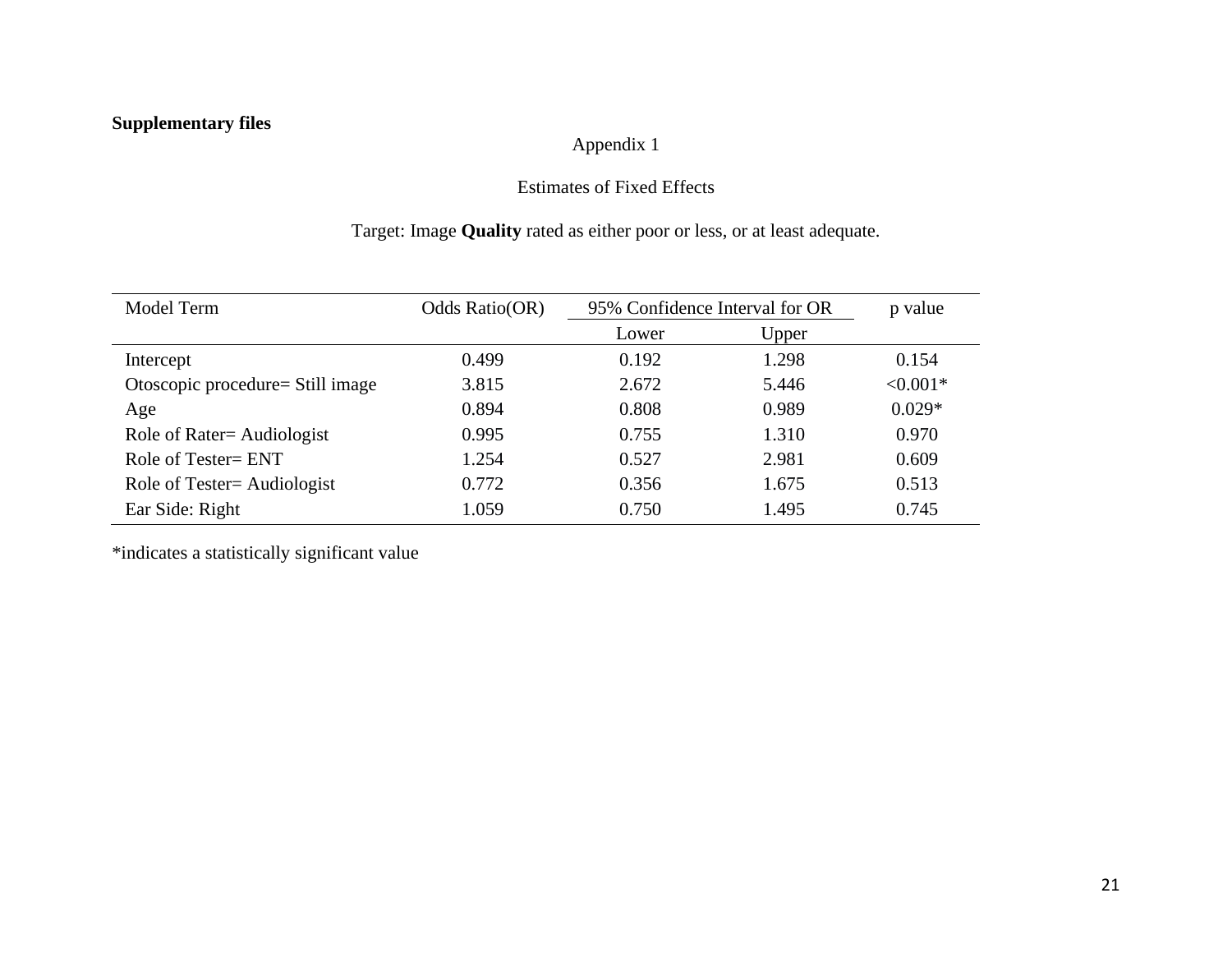### Estimates of Fixed Effects

### Target: Image **Focus** rated as either poor or less, or at least adequate.

| Model Term                       | Odds Ratio(OR) | 95% Confidence Interval for OR |       | p value    |
|----------------------------------|----------------|--------------------------------|-------|------------|
|                                  |                | Lower                          | Upper |            |
| Intercept                        | 0.717          | 0.332                          | 1.547 | 0.396      |
| Otoscopic procedure= Still image | 3.406          | 2.462                          | 4.711 | $< 0.001*$ |
| Age                              | 0.920          | 0.848                          | 0.997 | $0.042*$   |
| Role of Rater= Audiologist       | 1.096          | 0.846                          | 1.419 | 0.489      |
| Role of Tester= ENT              | 0.814          | 0.404                          | 1.640 | 0.564      |
| Role of Tester= Audiologist      | 0.611          | 0.327                          | 1.142 | 0.122      |
| Ear Side: Right                  | 1.144          | 0.848                          | 1.542 | 0.378      |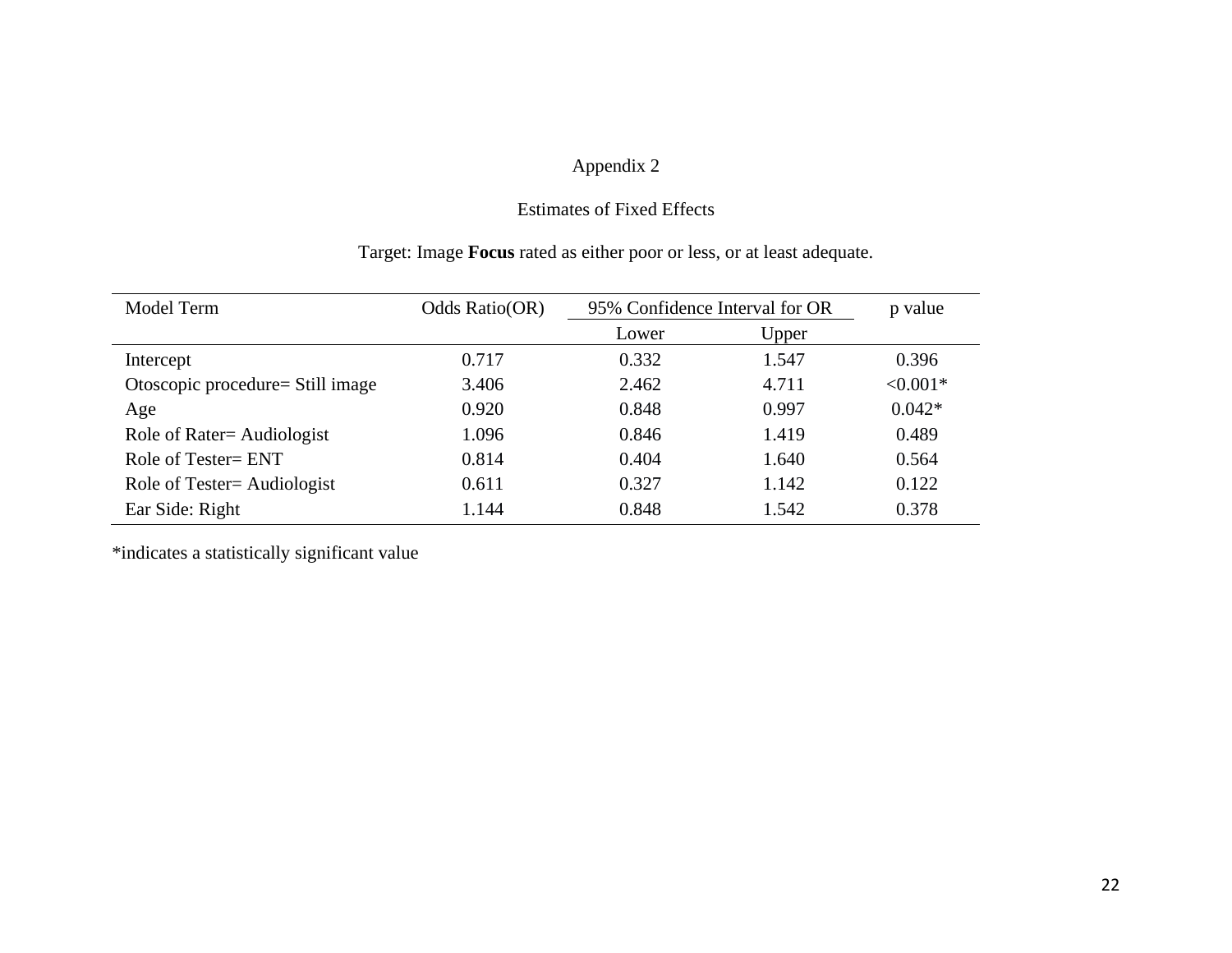### Estimates of Fixed Effects

# Target: Image **Light** rated as either poor or less, or at least adequate.

| Model Term                       | Odds Ratio(OR) | 95% Confidence Interval for OR |       | p value  |
|----------------------------------|----------------|--------------------------------|-------|----------|
|                                  |                | Lower                          | Upper |          |
| Intercept                        | 0.945          | 0.383                          | 2.330 | 0.902    |
| Otoscopic procedure= Still image | 1.291          | 0.957                          | 1.742 | 0.094    |
| Age                              | 0.895          | 0.811                          | 0.988 | $0.028*$ |
| Role of Rater= Audiologist       | 0.947          | 0.722                          | 1.242 | 0.694    |
| Role of Tester= ENT              | 0.960          | 0.456                          | 2.023 | 0.915    |
| Role of Tester= Audiologist      | 0.604          | 0.287                          | 1.273 | 0.185    |
| Ear Side: Right                  | 0.995          | 0.677                          | 1.460 | 0.978    |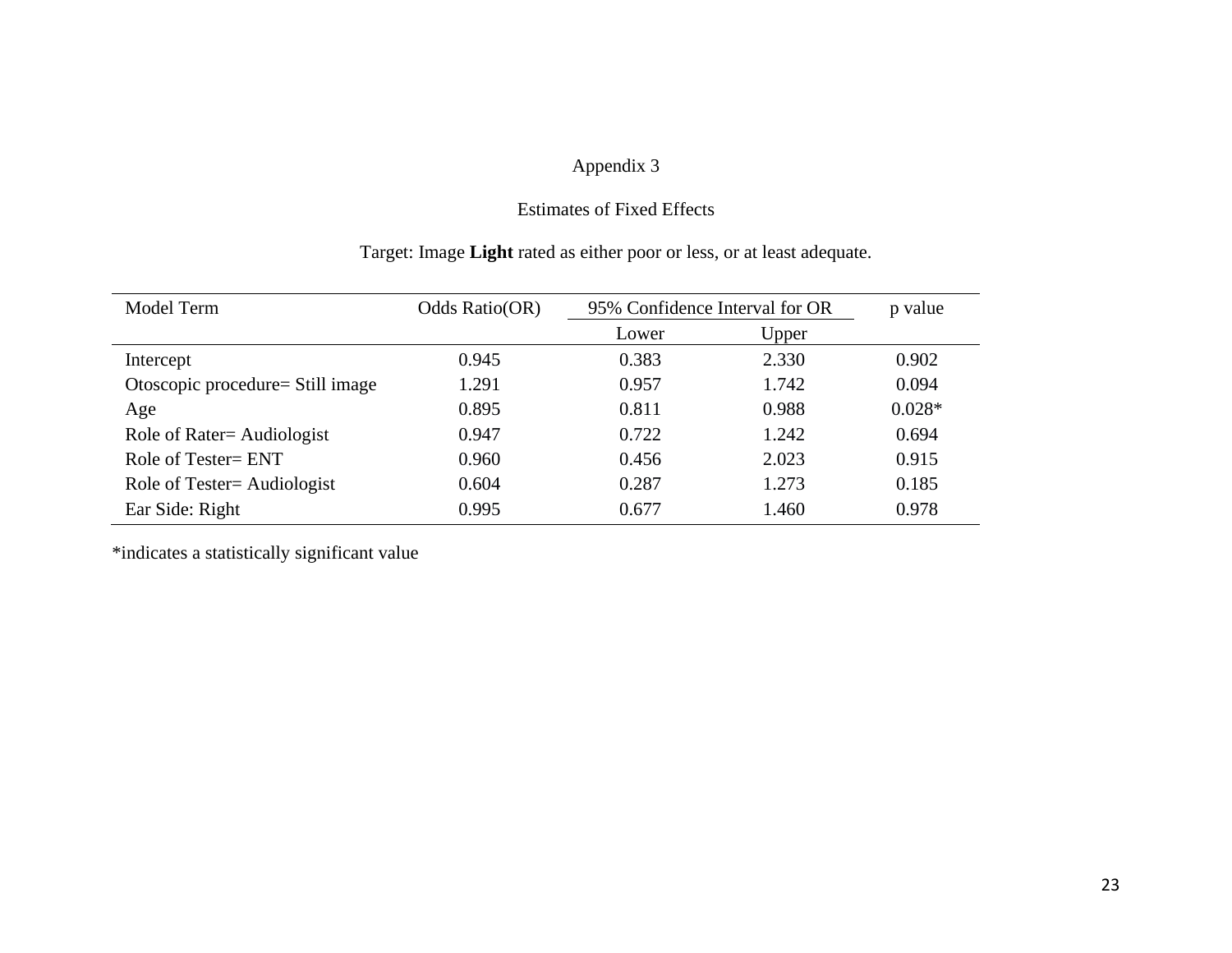### Estimates of Fixed Effects

### Target: Image **Cerumen Amount** rated as either at less than moderate, or at least moderate.

| Model Term                        | Odds Ratio(OR) | 95% Confidence Interval for OR |       | p value  |
|-----------------------------------|----------------|--------------------------------|-------|----------|
|                                   |                | Lower                          | Upper |          |
| Intercept                         | 2.670          | 0.947                          | 7.530 | 0.063    |
| Otoscopic procedure = Still image | 0.810          | 0.575                          | 1.143 | 0.230    |
| Age                               | 1.113          | 1.003                          | 1.233 | $0.043*$ |
| Role of Rater= Audiologist        | 0.695          | 0.517                          | 0.934 | $0.016*$ |
| Role of Tester= ENT               | 1.457          | 0.582                          | 3.650 | 0.421    |
| Role of Tester= Audiologist       | 1.499          | 0.616                          | 3.652 | 0.372    |
| Ear Side: Right                   | 0.936          | 0.624                          | 1.405 | 0.751    |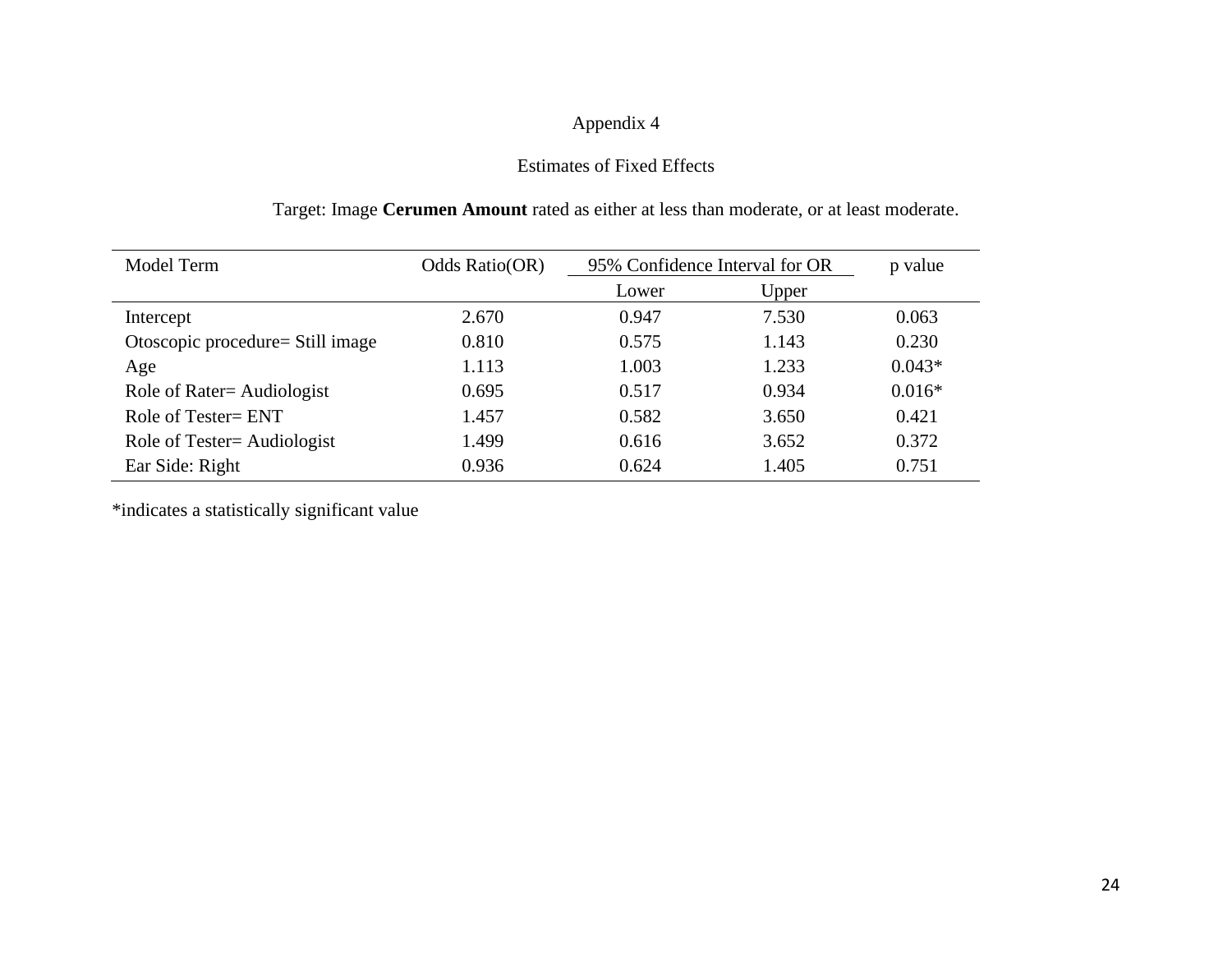### Estimates of Fixed Effects

| Model Term                        | Odds Ratio(OR) | 95% Confidence Interval for OR |       | p value    |
|-----------------------------------|----------------|--------------------------------|-------|------------|
|                                   |                | Lower                          | Upper |            |
| Intercept                         | 0.769          | 0.289                          | 2.049 | 0.599      |
| Otoscopic procedure = Still image | 1.989          | 1.453                          | 2.722 | $< 0.001*$ |
| Age                               | 0.876          | 0.783                          | 0.980 | $0.021*$   |
| Role of Rater= Audiologist        | 1.713          | 1.270                          | 2.312 | $< 0.001*$ |
| Role of Tester= ENT               | 0.683          | 0.281                          | 1.662 | 0.400      |
| Role of Tester= Audiologist       | 0.507          | 0.211                          | 1.218 | 0.129      |
| Ear Side = Right                  | 1.063          | 0.714                          | 1.581 | 0.764      |

### Target: Image **Field of View** rated as either 25% or less, or at least 50%.